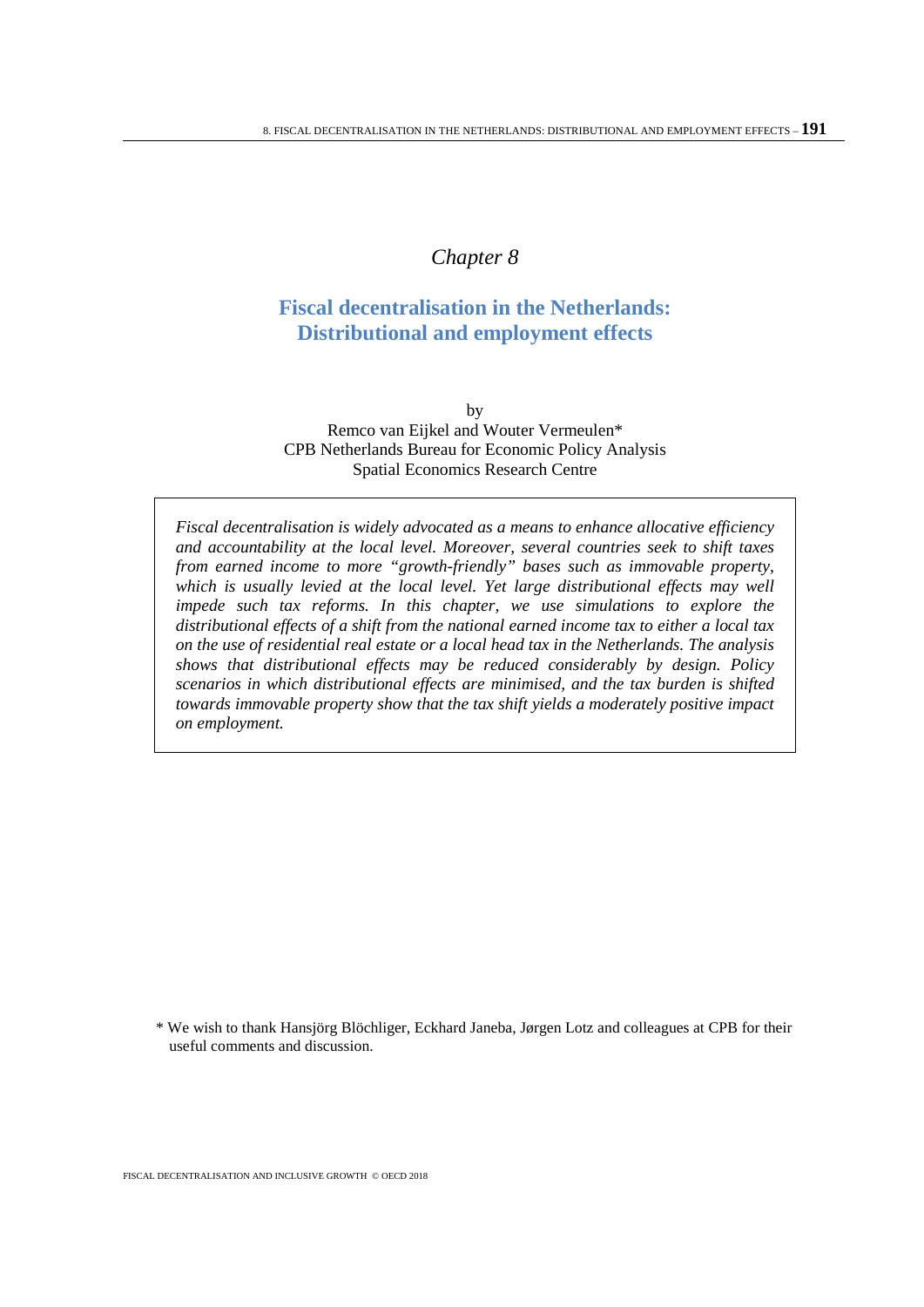#### **Introduction**

The potential advantages of fiscal decentralisation are discussed at length in the economic literature.<sup>1</sup> Ever since Tiebout (1956), the consensus among proponents of fiscal decentralisation is that local taxation brings about more efficient outcomes as it enables and incentivises local governments to tailor expenditures to local demand. Another frequently used argument in favour of decentralising taxes is that it enhances political accountability at the local level since it both confronts voters directly with the costs of the local policy and tightens the local government's budget constraint (see, e.g. Seabright, 1996 and Besley and Coate, 2003).

The Great Recession and the need for fiscal consolidation in its aftermath have spurred the debate on fiscal decentralisation and its potential to enhance budgetary discipline (OECD, 2013). Moreover, the significant tax burden on labour, and its potentially detrimental impact on growth, have led to a search for more "growthfriendly" bases such as immovable property, notably in the European Union (see, e.g. European Commission, 2013). As property taxes are usually levied at the local level, the debate on tax shifting is closely tied to the issue of fiscal decentralisation.

In spite of the potential gains of fiscal decentralisation, distributional effects may inhibit such reforms due to political opposition by the losers. The poll tax failure in the United Kingdom serves as one poignant reminder of the popular resistance that fiscal decentralisation may incite. For such reforms to be successful, it is therefore crucial that distributional effects are understood and addressed. However, the distributional effects of fiscal decentralisation have received little attention in the literature to date.<sup>2</sup>

This chapter explores the distributional effects of a shift from the national earned income tax to either a local tax on the use of residential real estate or a local head tax in the Netherlands. The Netherlands provides a compelling case, as the role of local taxes is exceptionally low from an international perspective – yet this may well change in the near future.<sup>3</sup> In a letter to the Dutch parliament, the Minister of the Interior and Kingdom Relations and the State Secretary for Finance recently outlined a tax shift to the local level (BZK, 2016). Several political parties included a reform along these lines in their manifestos for the 2017 general elections. Using a survey containing detailed information about 95 000 Dutch households as input, a micro-simulation model is applied to predict the distributional effects of a local tax reform along similar lines, which roughly doubles overall local tax revenues. The survey allows us to categorise households into distinct groups on the basis of various characteristics, like income level, source of income and composition.

Two scenarios are considered: one in which the reform takes place through a tax on the use of residential property and another in which a local head tax is introduced. A review of the literature suggests that these two tax bases are particularly conducive to allocative efficiency in the local public sector. These taxes relate more directly to the benefits of local service provision than alternative taxes. Furthermore, they do not divert costs to non-voters, so that local accountability is also enhanced. In both scenarios, higher local taxes are compensated by a lowering of taxes on earned income collected at the national level. $4$  Compensation schemes in the baseline scenarios are chosen so as to minimise distributional effects since we are interested in whether large income shifts from one (type of) household to another can be forestalled. This is also the reason why in the baseline simulations exemptions from local taxes are assumed for the lowest-income households.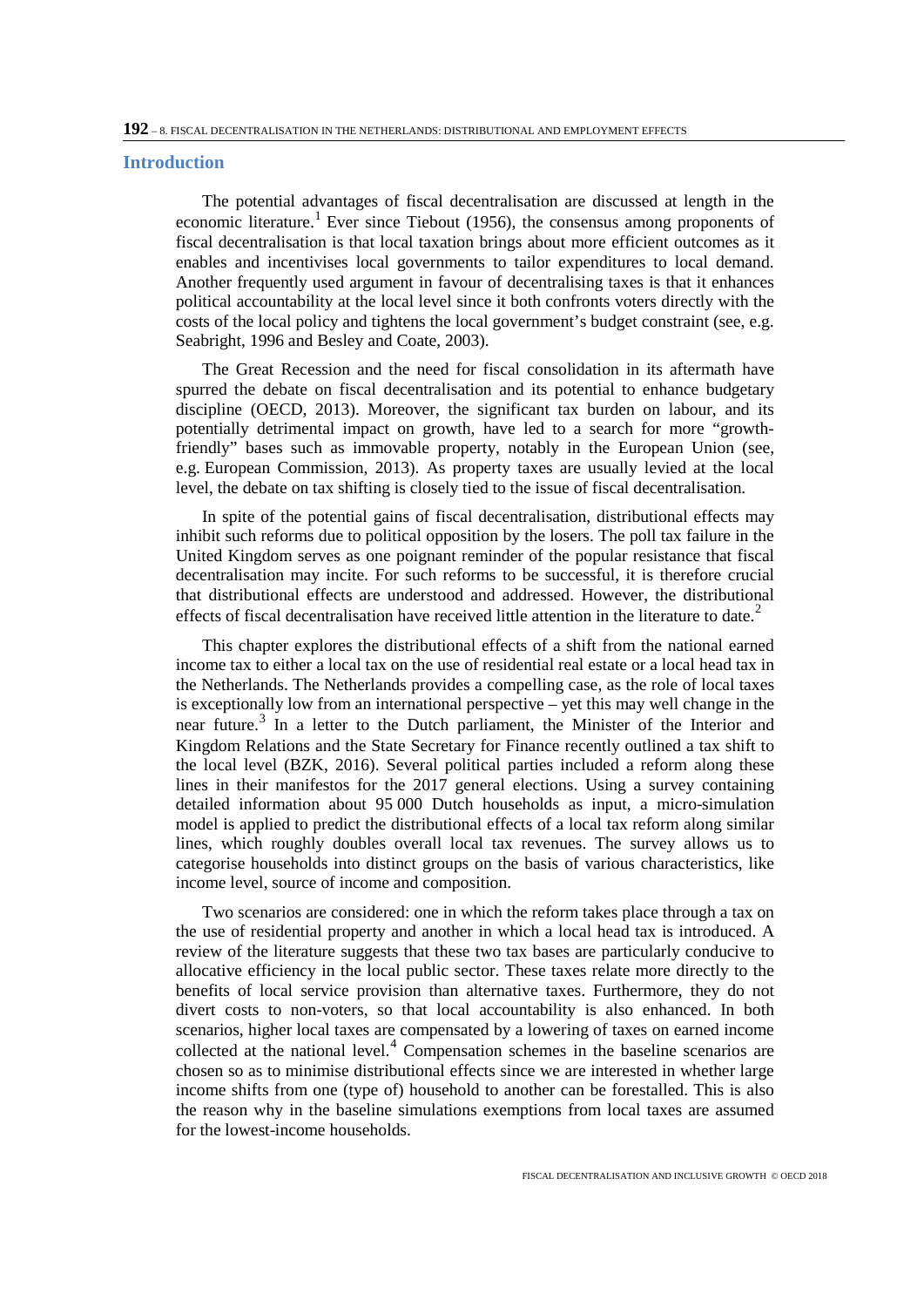For both scenarios, we find mild distributional effects for the median households of all household groups considered. In the property tax scenario, these effects range from a -0.3% change in disposable income (for the retired) to a 0.4% change in disposable income (for double earners). Zooming in on individual households, some dispersion around the median is observed, especially at the lower-income levels. Still, less than 5% of the lower-income households experience a negative income shock exceeding 4%, suggesting that the cost of compensating the biggest losers from the reform through more targeted measures may be moderate. Under the head tax scenario, both the distributional effects for the median households and the dispersion around the median are even smaller than in the property tax scenario – a finding that is of particular interest in view of the bad reputation the local head tax has had ever since the poll tax failure. The sensitivity of these results to an alternative treatment of exemptions and fiscal equalisation schemes are explored.

Motivated by the international quest for more growth-friendly tax bases, we also explore the long-term employment effects of our fiscal decentralisation scenarios, using yet a different micro-simulation model. When it comes to the baseline scenarios, in which the compensation scheme is designed to minimise the distributional effects, employment is enhanced under the property tax scenario. The tax shift from earned income to the use of residential real estate increases employment by 0.2% (both in hours and in persons). The simulation results for this scenario thus show that fiscal decentralisation can encourage inclusive growth, since, with few exceptions, the tax shift does not generate large distributional effects for households in the economy while at the same time stimulating employment.

By contrast, a shift to a local head tax does not deliver additional employment if compensation is aimed at minimising income redistribution. Alternative compensation schemes providing households stronger incentives to put in more hours at work (e.g. an increase in the earned income tax credit) create more employment, at the expense of larger distributional effects. Likewise, not granting local tax exemptions has a positive effect on employment but at the same time generates a negative income shock for the lowest-income households.

The next section provides a brief review of the literature on the choice of the local tax base, motivating our choice for a tax on the use of residential real estate and a head tax in the remainder of the chapter. Distributional effects of a shift to these bases are discussed in the third section, while the fourth section deals with the employment effects for the same scenarios that have been considered in the third section. The final section offers some concluding remarks.

#### **Choice of a local tax base: Review of existing insights**

Distributional and employment effects of a local tax reform depend crucially on the local tax base through which the reform is channelled. In order to select a tax base that is best able to deliver the potential gains from fiscal decentralisation, we rely on existing insights from the literature. Throughout this chapter, we focus on the financing of local public goods and leave aside the case of social services being funded by local taxes, as is typical for the "Nordic model of fiscal federalism".<sup>5</sup> With this in mind, we consider how various local tax bases perform in terms of two of the main aspects of any local tax reform, namely allocative efficiency and accountability at the local level; these issues will be discussed in turn.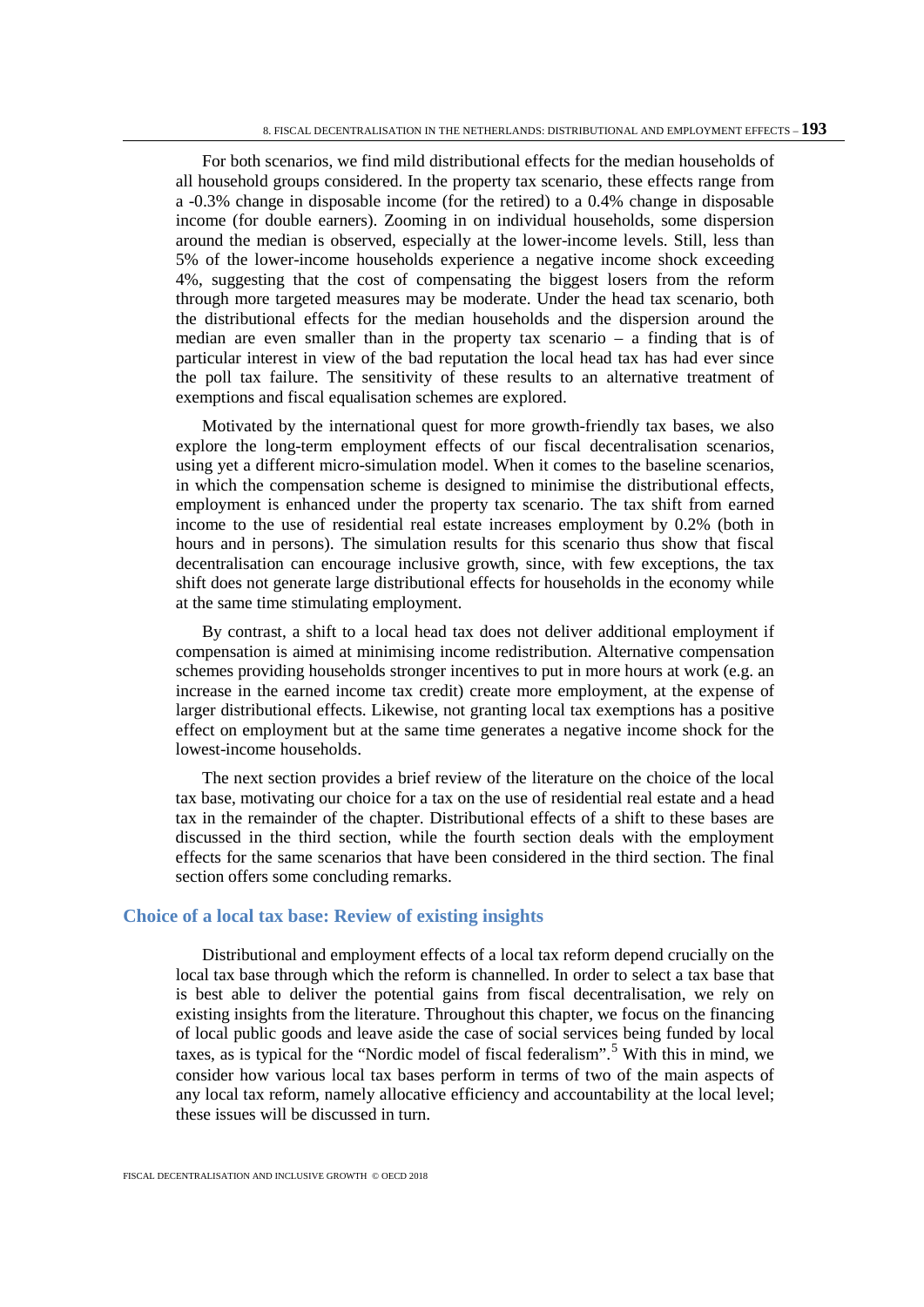#### *A tax base in accord with the benefit principle?*

A common notion in the public finance literature is that taxes that impose the tax burden on those persons who actually benefit from the tax-financed public good are least distortive (see, e.g. Musgrave, 1959). Of course, this benefit principle also holds true for the local public sector. A local tax reform that ensures a better alignment of a person's willingness to pay for local services with the actual amount this person contributes is expected to enhance allocative efficiency. Not only are inhabitants in this way incentivised to weigh the benefits of using public services against the costs, but also local governments are encouraged to deliver those services for which inhabitants are willing to pay. $<sup>6</sup>$ </sup>

Even though user fees are a standard way to integrate the benefit principle into local public finance, they obviously cannot be employed to finance non-excludable local public services. In another class of local public services, economies of scale play an important role. Examples include the services from facilities like public transit, theatres, shopping centres and so on. Financing fixed costs from user fees lead to under-utilisation and under-provision of these services, as prices must then be set above the marginal cost.

Taxation of real estate is a way to recoup the benefits of facilities that are produced with fixed costs. By their nature, such facilities will be provided at only a limited number of locations. The benefit that households derive from proximity to such locations will capitalise into land rents. It is a tenet of the conventional urban economic theory that a tax on land rents suffices to finance the efficient level of local public goods provision (Arnott and Stiglitz, 1979). Moreover, the capitalisation of access to urban amenities like theatres, bars and restaurants, shopping centres and cultural heritage turns out to be highly empirically relevant. De Groot et al. (2015) show that in the Netherlands access to such amenities explains at least as much of the spatial variation in house prices as access to jobs. Financing the provision or subsidisation of such amenities from residential real estate means that those who benefit also pay the price.<sup>7</sup>

Property taxes can be levied on either users or owners. Currently, residential property taxes in the Netherlands are only levied on owners. A tax on the use of residential real estate was abolished in 2005. The benefit principle applies when the tax falls on the party thatbenefits. This criterion is non-discriminatory for the owneroccupier sector. It matters considerably, though, for the rental sector. The social rental sector is exceptionally large in the Netherlands, accommodating about one-third of all households. In this sector, capitalisation is imperfect because of rent regulation, so that neither benefits nor taxes on the use of real estate will be fully passed on to owners. Hence, a tax on the use of real estate accords better with the benefit principle than a tax on owners. 8

Taxation of commercial real estate is only consistent with the benefit principle in as far as commercial activity benefits from local public services. If not, a commercial property tax may induce a race to the bottom in case local jurisdictions engage in aggressive tax-setting behaviour to lure mobile capital. According to the "new view" of property taxation, inter-jurisdictional tax competition renders a (commercial) property tax to be inefficient as it corrodes local tax bases and consequently leads to underprovision of local public services (see Zodrow and Mieszkowski, 1986).  $9^9$  Empirical evidence for Germany supports the notion that municipalities may cut tax rates aggressively in order to attract mobile capital (see Becker, Egger and Merlo, 2012).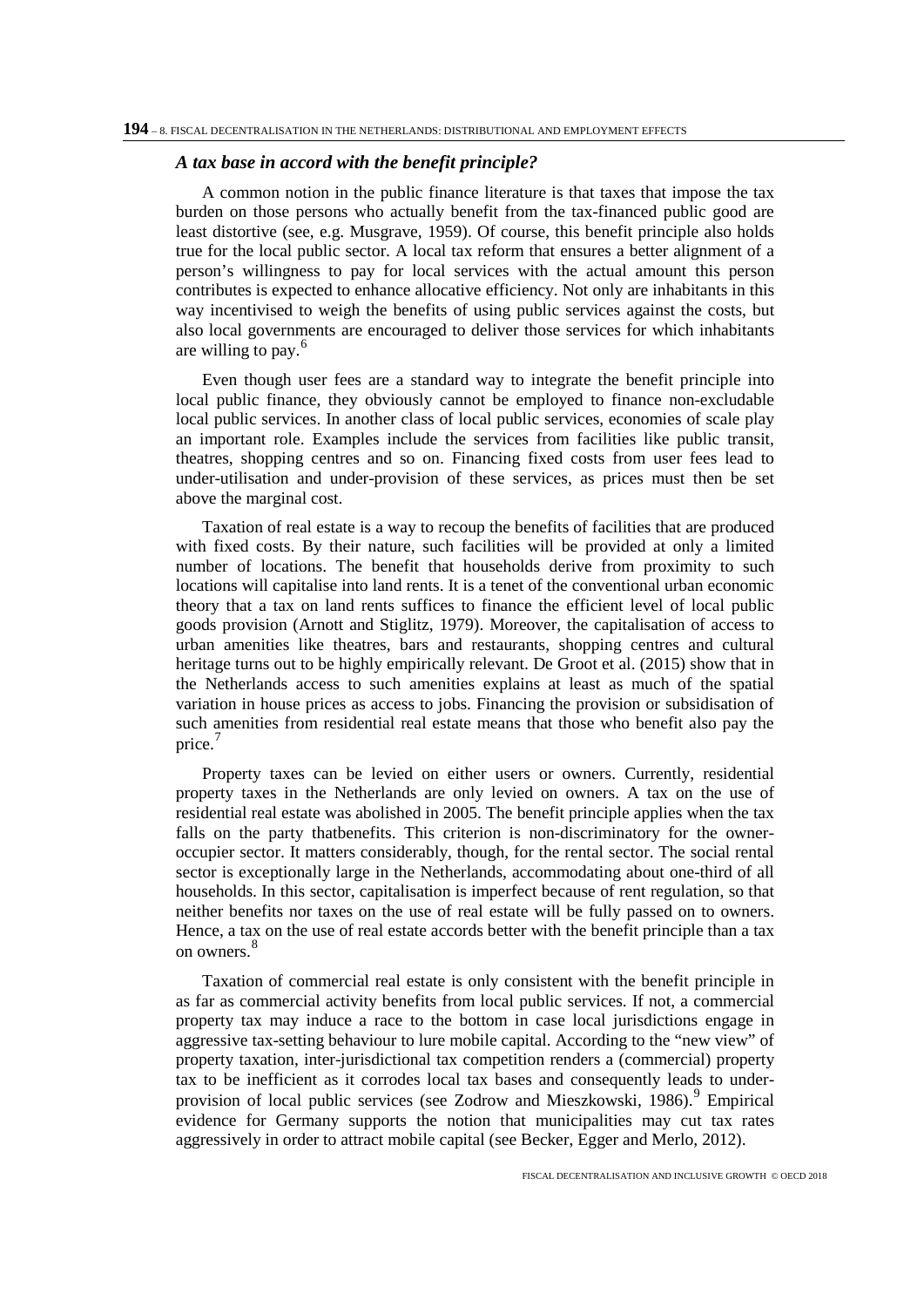A head tax accords with the benefit principle for non-excludable public services that benefit all inhabitants to the same extent. Investment in environmental quality is a good example. In this vein, the water boards that are responsible for water management in the Netherlands are also financed with a head tax. While the social services that are provided at the local level are inherently challenging to reconcile with the benefit principle, it may be argued that to some extent, the entire community benefits from their insurance value.<sup>10</sup> Financing such services from a property tax implies that people who live in an expensive dwelling contribute disproportionally to their funding. This may also distort the location choice of households. $11$ 

Although the demand for municipal services may rise with income, a local income tax may not accord as directly with the benefit principle as a tax on residential real estate. Moreover, whereas residential real estate is immobile in at least the short run, people are not. This implies that to the extent that local income taxes do not correspond to local benefits, they may distort location choices and induce a race to the bottom. The empirical fact that local governments in the United States predominantly choose to tax immobile real estate supports this notion (see, e.g. Nechyba, 1997).

Admittedly, there are quite a few OECD countries, including Switzerland and the Nordic countries, where lower-level governments generate a significant share of their income through income taxes. This does not seem to create excessive interjurisdictional tax competition or a malfunctioning of the local public sector.<sup>12</sup> Still, replacing a national tax on earned income by a local income tax does not reduce the tax burden on labour, which makes such a policy less attractive in light of the tax-shifting debate. By contrast, a property tax is expected to put a lower burden on labour as it (partly) capitalises into house prices, leaving labour supply decisions (mostly) unchanged; this issue will be returned to in somewhat more detail in the fourth section of this chapter.

### *Tax base and accountability*

Taxes on the use of real estate and head taxes appear to accord better with the benefit principle than taxes on other bases. By the same token, they also foster the accountability of local governments to their constituents. If people who make use of local services are also confronted with the price, they are incentivised to discipline their local government through the ballot. Yardstick competition plays a vital role in disciplining local governments that want to raise taxes.<sup>13</sup> This competition is reinforced by the high visibility of local property taxes.<sup>14</sup>

Taxation of the ownership rather than the use of residential real estate may undermine accountability, as in the rental sector, such taxes fall on owners that may not vote in the municipality where they own rental dwellings. This creates an incentive to shift costs onto these non-voting parties. Due to rent regulation, taxes on the use of real estate are not fully passed on to outside owners. Moreover, even if such taxes are passed on, then voters are at least confronted with the costs of local public service provision. Modern behavioural economics suggests that such nudges may have considerable effects (see, e.g. Thaler and Sunstein, 2008).

Taxation of other bases appears to be less conducive to democratic accountability. Firms do not have voting rights. Nevertheless, the incentive to overtax firms is mitigated or even undone by the mobility of capital (see the previous section). Local income taxes are less visible than property taxes or head taxes, particularly when they are collected through national income taxation. Hence, we conclude that the tax on the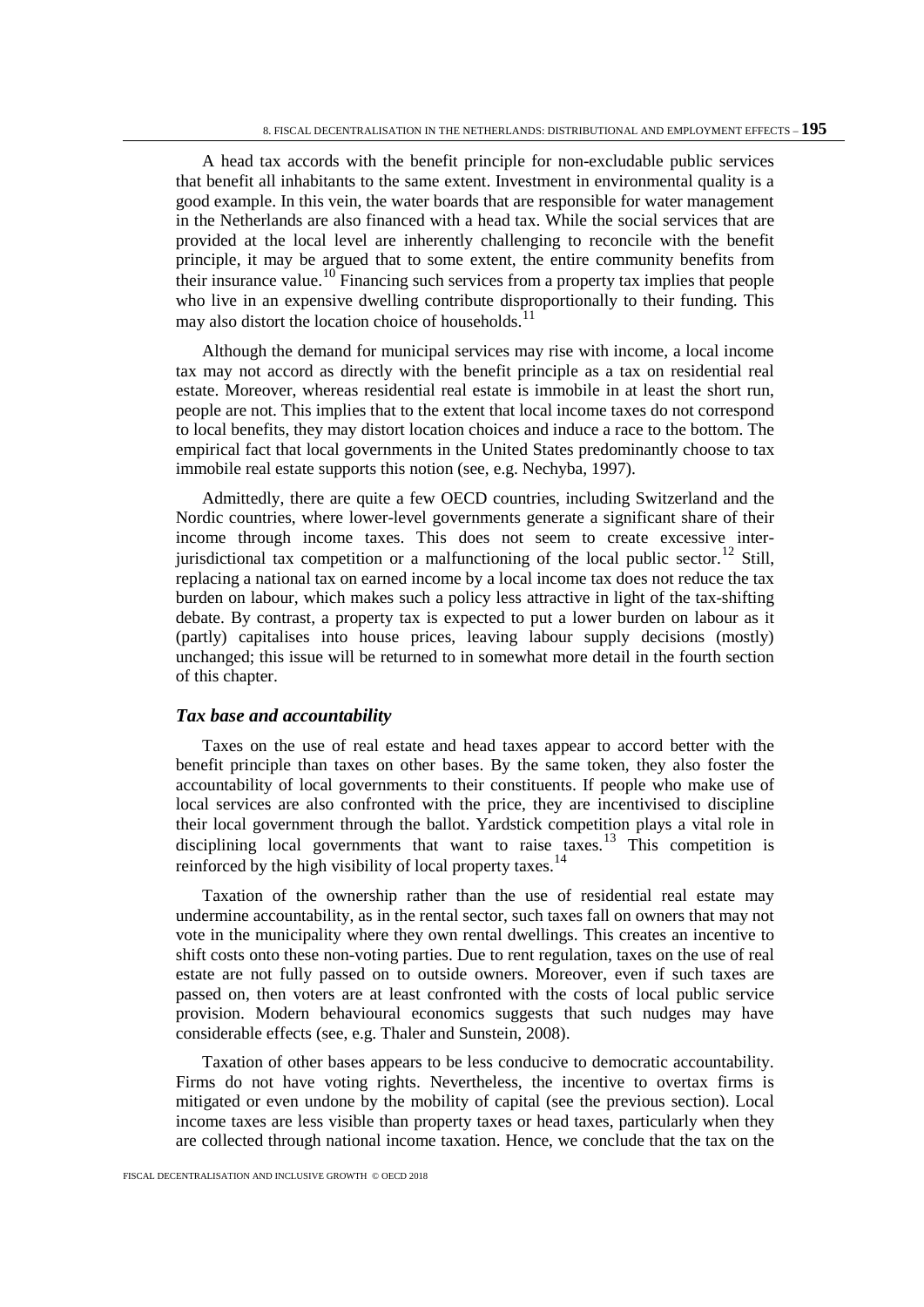use of real estate and the head tax are most conducive to efficiency and accountability at the local level.

### **Distributional effects of fiscal decentralisation**

Shifting taxes from one base to another will inevitably make some people worse off. Large distributional effects may hinder a successful tax reform in case it gives rise to public resistance. In order to gain insight on this issue, we explore the distributional effects of fiscal decentralisation in the Netherlands by means of a micro-simulation model.<sup>15</sup> This simulation model, using a representative survey containing detailed information on about 95 000 Dutch households as input, is used by the CPB Netherlands Bureau of Economic Policy Analysis (hereafter, CPB) to perform forecasts and analyses in the realm of purchasing power, social security and (income) taxation $16$ 

Using the gross income of individuals as a starting point, the model computes net disposable incomes by adding to, and subtracting from, gross income levels payments and allowances that follow from (income) taxation, social security payments, pension contributions, care and rent benefits, etc. These computations are performed *ceteris paribus*, so the model does not allow for behavioural responses to shocks in disposable income. Moreover, we are able to compute (changes in) net income for various household groups since the survey used allows us to categorise households on the basis of several characteristics, like income level, source of income and composition.

Applying the CPB micro-simulation model, two scenarios for a local tax reform are considered: one in which there is a tax shift from earned income to the use of residential real estate and another in which there is a shift from the earned income tax to a head tax. In both scenarios, the reduction of income taxes at the national level is designed so as to minimise distributional effects. In the property tax scenario, this compensation takes the form of a lowering of the rates in the first two brackets of the income tax.<sup>17</sup> In the head tax scenario, compensation takes place through an increase in the tax credit.

In order to simulate the distributional effects, we make the following assumptions for both scenarios:

• **Assumption 1:** The magnitude of the tax shift is EUR 4 billion.

This shift in taxes would imply that municipal income from local taxes roughly doubles in the Netherlands. On a yearly basis, this would boil down to an increase of local taxes by about EUR 300 per adult or EUR 500 per household, on average. As the share of local income that comes from local taxes would still be less than half of the OECD average of 37%, this shift could be regarded as a conservative first step towards fiscal decentralisation. Moreover, in the property tax scenario, the total revenues from recurrent taxes on residential property would equal approximately EUR 7.5 billion per year or 1.25% of gross domestic product (GDP), which is close to the OECD average (see Blöchliger, 2015).

Assumption 2: Municipalities adjust local taxes in such a way that the level of municipal service provision remains constant.

The simulations abstract from potential efficiency gains that fiscal decentralisation may induce and which would make the distributional picture look more favourable.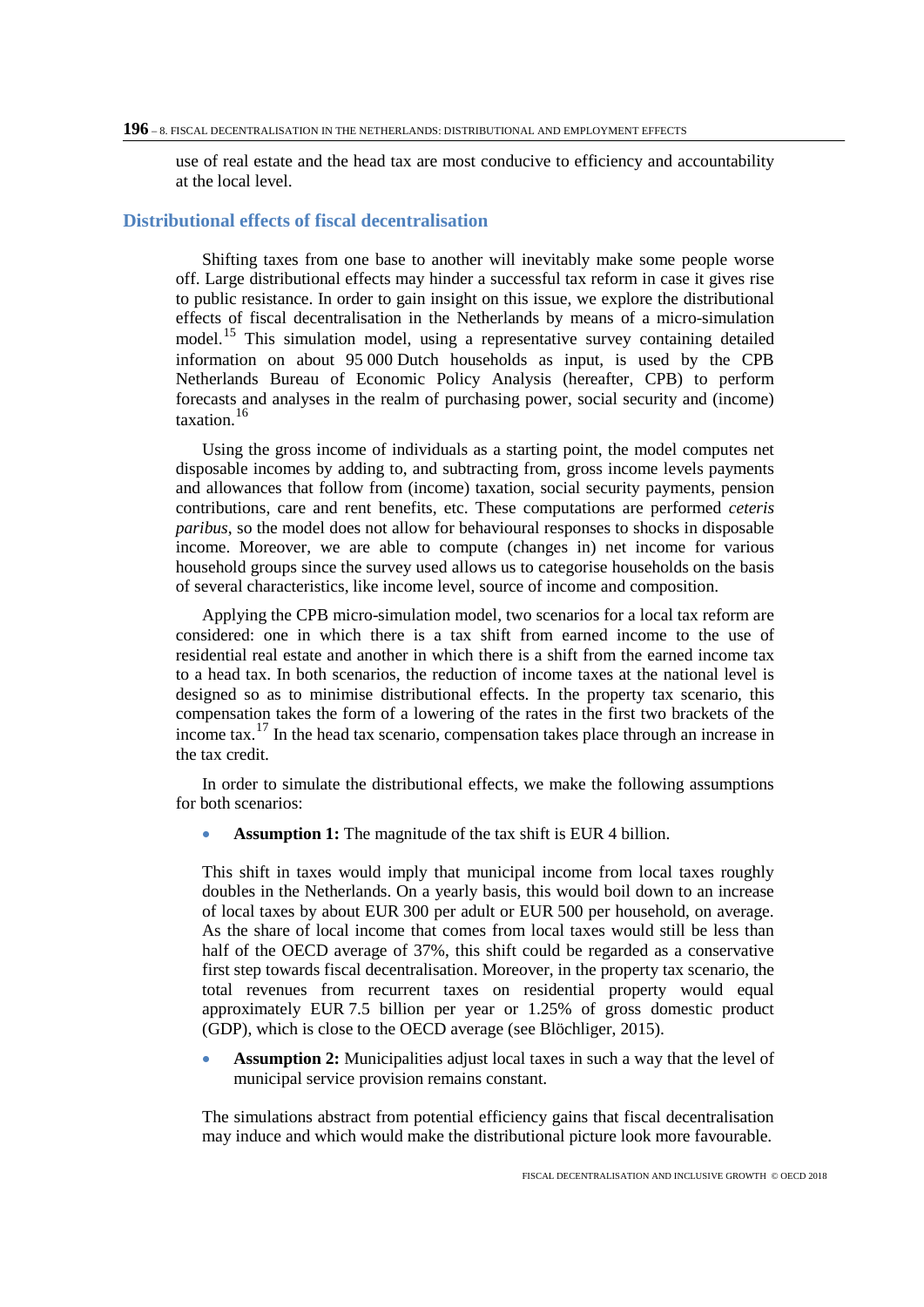• **Assumption 3:** Exemptions from local taxes are granted to households who earn an income (including social security payments) that is below the minimum income threshold

The share of households with an income below the minimum threshold accounts for about 10% of all households in the Netherlands and mainly consists of unemployed and self-employed people and students.<sup>18</sup> While assuming exemptions in the main scenarios, we will also run alternative scenarios to assess to what extent the lowest-income households are hit if they are not exempted from local taxes.

The next two assumptions only pertain to the scenario in which there is a shift towards a tax on the use of residential real estate.

• **Assumption 4:** The shift from the national tax on earned income to a local property tax takes place through a reduction of the general grants flowing from the central government to the municipalities. This reduction is made according to the equalisation system currently in place.

In the current Dutch equalisation system, disparities in local (residential) property tax base are equalised for 80%. Performing alternative scenarios allows us to determine how different degrees of equalisation affect the distributional effects at the national level.

• **Assumption 5:** Wealth effects for current and future homeowners due to changes in house prices are ignored.

One may expect the property tax to be capitalised into home values, which benefits future homeowners at the expense of current homeowners. However, the distributional effects reported in this section only concern changes in net income and therefore do not reflect changes in a household's wealth.<sup>19</sup>

#### *Simulation results: Property tax scenario*

Table 8.1 reports the distributional effects of the property tax scenario. The first column shows the effects of the local tax on household income; the second column shows the effect of the compensating reduction of the national income tax and the third column shows the net effect. The reported percentage change in income holds for the median household for a range of household groups.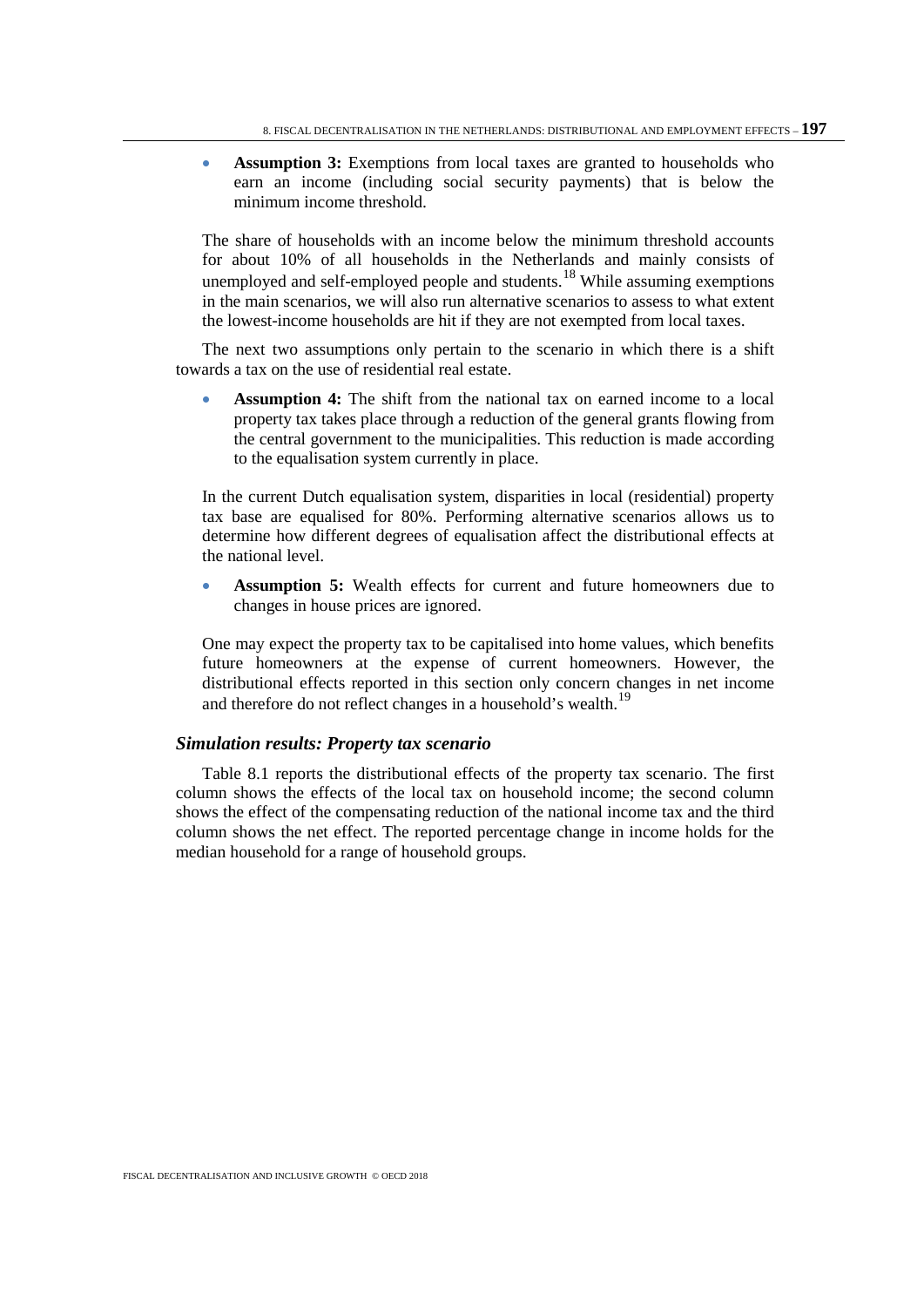|                             | Property tax | Compensation | Total  |
|-----------------------------|--------------|--------------|--------|
| Income level                |              |              |        |
| < 175% minimum wage         | $-1.7$       | 1.6          | $-0.1$ |
| 175-350% minimum wage       | $-1.5$       | 1.9          | 0.3    |
| 350-500% minimum wage       | $-1.2$       | 1.8          | 0.4    |
| > 500% minimum wage         | $-1.1$       | 1.2          | 0.0    |
| Source of income            |              |              |        |
| Employees                   | $-1.4$       | 1.8          | 0.3    |
| Unemployed                  | $-1.4$       | 1.3          | 0.0    |
| Retired                     | $-1.8$       | 1.6          | $-0.3$ |
| Household type              |              |              |        |
| Double earners              | $-1.3$       | 1.8          | 0.4    |
| Singles                     | $-1.7$       | 1.7          | $-0.0$ |
| Single earners              | $-1.6$       | 1.5          | $-0.2$ |
| Children                    |              |              |        |
| Households with children    | $-1.3$       | 1.6          | 0.2    |
| Households without children | $-1.4$       | 1.9          | 0.3    |
| All households              | $-1.5$       | 1.7          | 0.1    |

#### Table 8.1. **Distributional effects of the real estate tax appear manageable**

*Note*: Figures in this table represent percentage changes relative to household income for the median household in each group.

*Source*: CPB, 2015.

In none of the household groups, the median household loses more than 0.3% of income, although Figure 8.1 shows that there are some outliers. The property tax induces a comparably significant income loss for the lowest income groups, but these groups also benefit most from the compensating measures. Workers benefit in this scenario, while the retired lose out because the first group spends a smaller share of income on property taxes and it benefits more from the compensating measure. This scenario is also comparably beneficial for two-earner households for essentially the same reasons. Zooming in on individual households in Figure 8.1, some dispersion around the median is observed, especially at the lower-income levels. Still, less than 5% of the lower-income households experience a negative income shock exceeding 4%.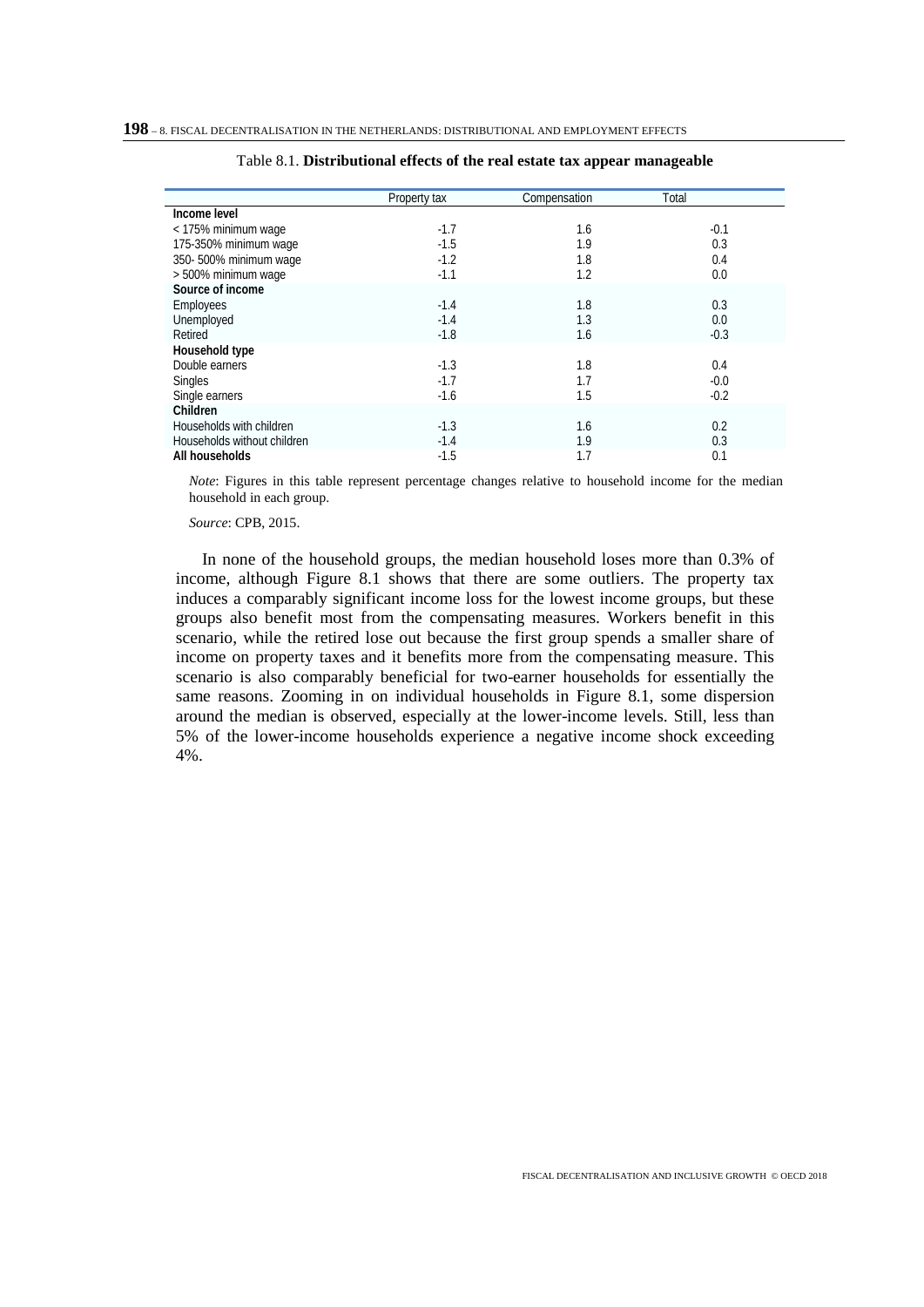

Figure 8.1. **Percentage change in household income against level for property tax scenario**

*Note:* For each yearly income level, 90% of the percentage changes falls into the two light blue lines.The dark blue line reflects the median.

*Source*: CPB, 2015.

Annex Table 8.A1.1 shows the distributional effects for an alternative scenario in which the lowest-income households are not exempted from the property tax.<sup>20</sup> As one would expect, the lowest-income group is negatively affected in case no tax exemptions are granted. By contrast, the higher-income households gain somewhat as the elimination of exemptions increases local tax revenues, which in turn allows for a sharper reduction of the tax on earned income.

Two other alternative scenarios show how the distributional effects change when considering different degrees of equalisation of the property tax base. Annex Table 8.A1.2 reports the outcomes in case of full equalisation between municipalities, while Annex Table 8.A1.3 displays the results for the case of only 20% equalisation of property tax capacity. As becomes clear from these two alternative scenarios, the degree of equalisation hardly has any effect on the changes in net income for the different household groups at the aggregate (national) level. Of course, to what extent differences in tax capacity between municipalities are equalised does have implications for disparities in distributional effects between municipalities.

#### *Simulation results: Head tax scenario*

Distributional effects of the head tax scenario are reported in Table 8.2. It has the same set-up as Table 8.1. Patterns for the different income groups are also similar: lower incomes incur the most significant loss and receive the most compensation. The distributional effects are even smaller than the effects for the property tax scenario, although Figure 8.2 shows that there are outliers in this scenario as well.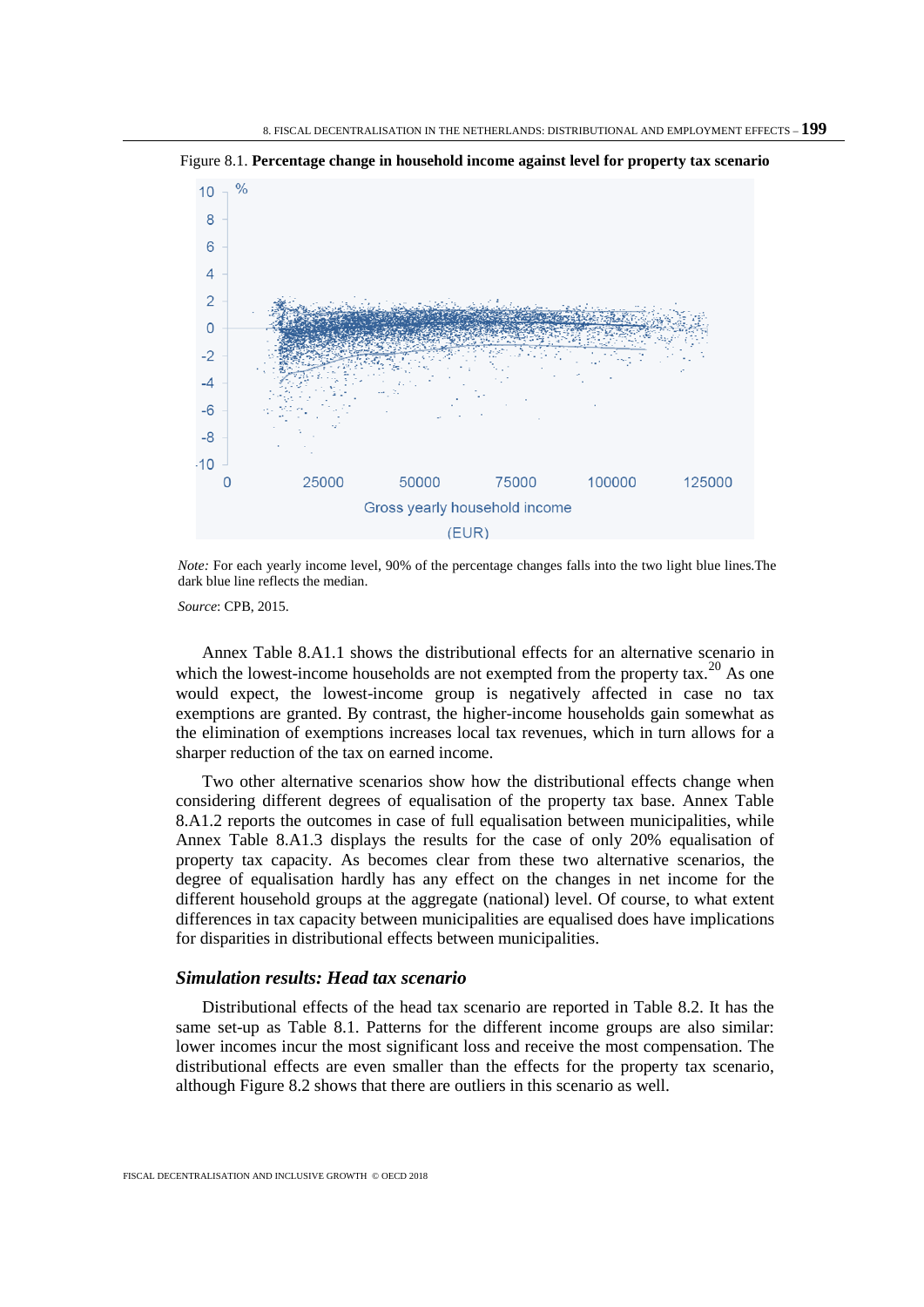|                             | Head tax | Compensation | Total |
|-----------------------------|----------|--------------|-------|
| Income level                |          |              |       |
| < 175% minimum wage         | $-1.7$   | 1.9          | 0.1   |
| 175-350% minimum wage       | $-1.6$   | 1.7          | 0.1   |
| 350-500% minimum wage       | $-1.3$   | 1.4          | 0.1   |
| > 500% minimum wage         | $-0.9$   | 1            | 0.1   |
| Source of income            |          |              |       |
| Employees                   | $-1.5$   | 1.5          | 0.1   |
| Unemployed                  | $-1.7$   | 1.2          | 0.0   |
| Retired                     | $-1.7$   | 1.8          | 0.2   |
| Household type              |          |              |       |
| Double earners              | $-1.6$   | 1.6          | 0.1   |
| <b>Singles</b>              | $-1.4$   | 1.5          | 0.1   |
| Single earners              | $-1.9$   | 1.9          | 0.0   |
| Children                    |          |              |       |
| Households with children    | $-1.4$   | 1.5          | 0.1   |
| Households without children | $-1.5$   | 1.6          | 0.1   |
| All households              | $-1.5$   | 1.6          | 0.1   |

| Table 8.2. Distributional effects of the head tax appear manageable as well |  |  |
|-----------------------------------------------------------------------------|--|--|
|                                                                             |  |  |

*Note*: Figures in this table represent percentage changes relative to household income for the median household in each group.

*Source*: CPB, 2015.





*Note:* For each yearly income level, 90% of the percentage changes falls into the two light blue lines. The dark blue line reflects the median.

*Source*: CPB, 2015.

Again, we consider an alternative scenario in which there are no local tax exemptions (see Annex Table 8.A1.4). The unemployed lose in this situation, whereas for all other household groups the median household is not worse off than in the baseline scenario. Nevertheless, it appears that in spite of its regressive nature, the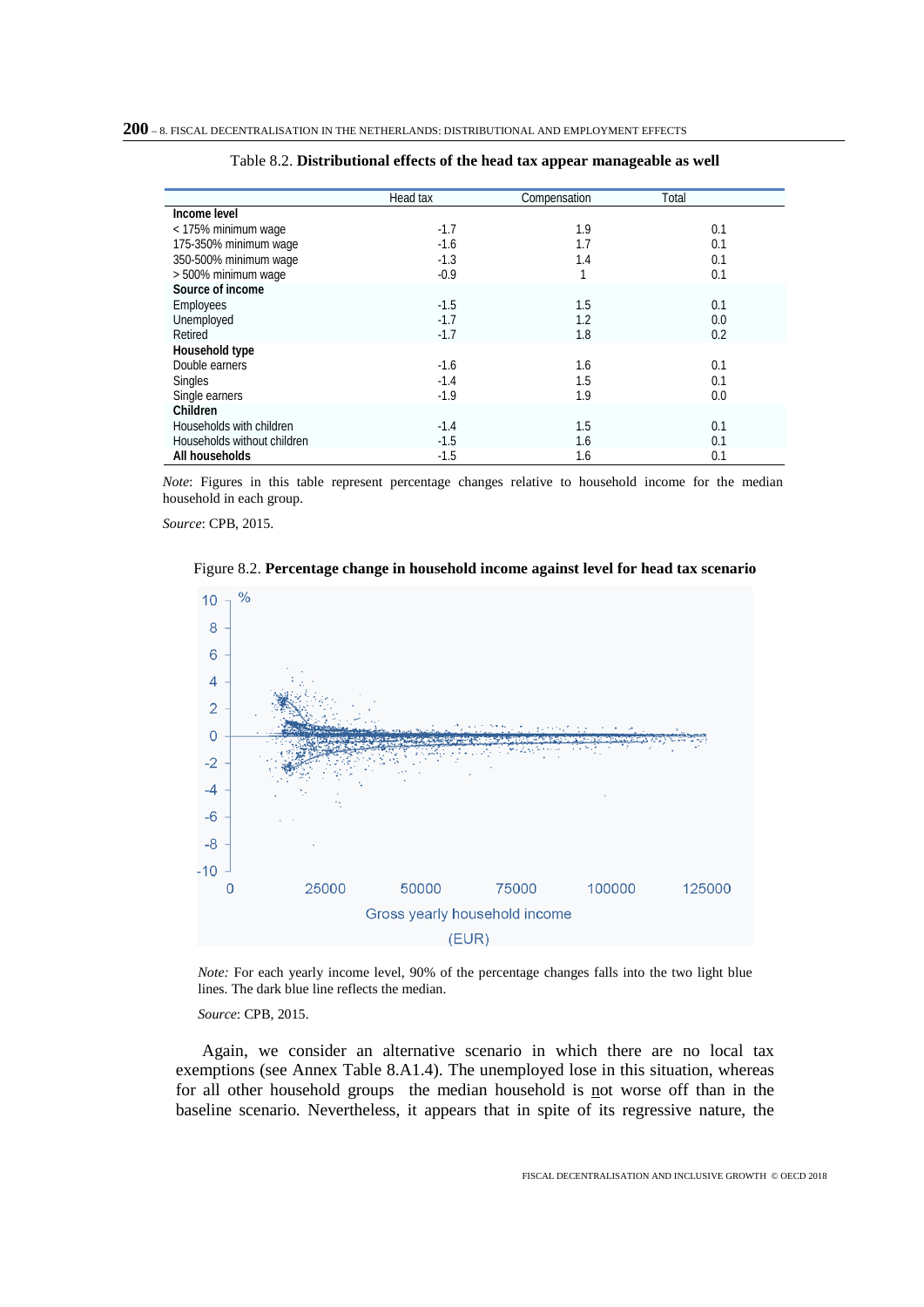distributional effects of a shift to a head tax may be reduced considerably by the design of the compensation scheme.

#### **Employment effects of fiscal decentralisation**

In addition to the distributional effects generated by a shift from a tax on earned income to a property tax or a head tax, we also simulate the employment effects of such a shift using another CPB micro-simulation model. The model we use here is based on a discrete choice model for labour supply, where the structural parameters of the model are estimated by exploiting a large panel dataset that, amongst other things, contains information about labour and leisure decisions for a large sample of Dutch households.<sup>21</sup> The CPB simulation model can be applied to predict how changes in the Dutch tax-benefit system affect the labour market participation decision of various household types.

In order to simulate the employment effects, we make the following assumptions for the property tax scenario (in addition to the assumptions stated in the previous section).

• **Assumption 6:** The tax on the use of residential real estate fully capitalises into house prices.

We believe this assumption is reasonable given that supply on the Dutch occupierowner housing market is very inelastic, especially in the short and medium term. As a consequence, an increase in housing expenses due to a higher property tax is fully compensated by a fall in house prices and the net housing expenses for (future) occupier-owners are thus unaffected by the tax shift.<sup>22</sup>

• **Assumption 7:** The tax on the use of residential real estate in the rental housing market is not passed on to the landlord.

This assumption follows from the fact that the social rental sector accounts for approximately 90% of the total rental housing stock in the Netherlands and that the social housing sector is characterised by rent regulation. As a result of this regulation, there exists excess demand on this market. This implies that even when net housing expenses for the tenant go up due to the property tax, these expenses will still be below their equilibrium value. Hence, the property tax cannot be passed on to landlords in the form of lower rents.

#### *Simulation results: Property tax scenario*

Table 8.3 presents estimates of the long-term employment effects in the property tax scenarios in hours and persons. Due to the assumption that the property tax fully capitalises into house prices because of inelastic supply, the property tax does not distort labour supply. This explains the first column in Table 8.3. As the third column of this table shows, the shift to a property tax stimulates employment. This result is driven by the compensation scheme, as indicated by the second column. This scheme stimulates the participation of the second earner in the household in particular.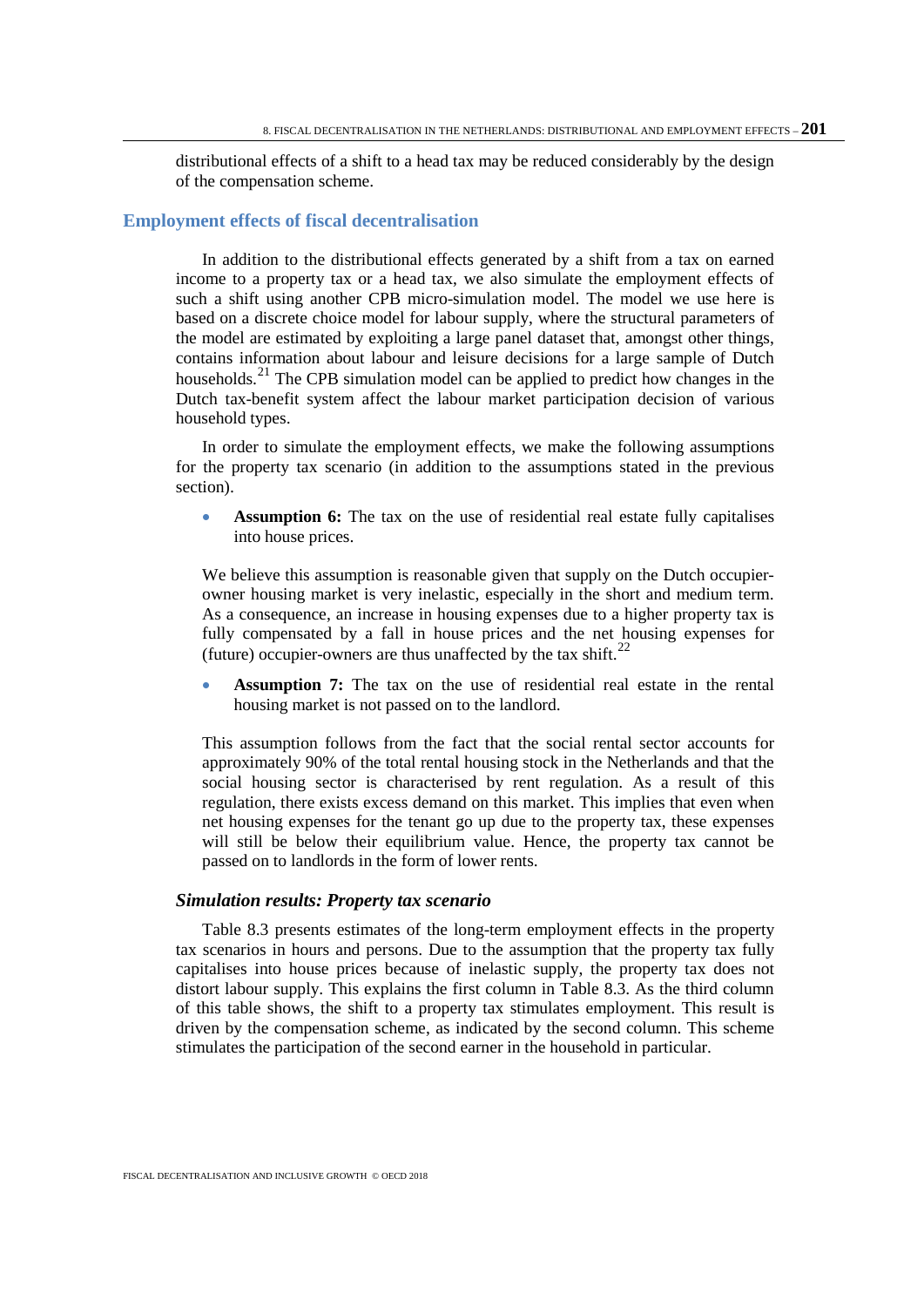|                       | Property tax | Compensation | Total |
|-----------------------|--------------|--------------|-------|
| % change in           |              |              |       |
| Employment in hours   | 0.0          |              |       |
| Employment in persons | 0.0          |              |       |

#### Table 8.3. **Employment rises in the property tax scenario**

*Source*: CPB, 2015.

The alternative scenario in which the lowest-income households are not exempted from local taxes shows a larger positive employment effect (see Annex Table 8.A1.5). Comparing Table 8.3 and Annex Table 8.A1.5 reveals that the additional employment created by not granting exemptions amounts to 0.2 percentage point in hours and 0.1 percentage point in persons. Note, however, that this increase in employment comes at the expense of larger distributional effects, as we have seen in the previous section.

Likewise, employment can be fostered by choosing an alternative compensation scheme. For instance, compensation through the earned income tax credit (EITC) by EUR 4 billion generates an additional increase in employment (in hours and persons) relative to the scenario in Table 8.3. This alternative scenario also shows a trade-off between employment and distributional effects: recipients of income assistance and the retired incur larger income losses in case of compensation through the EITC.

#### *Simulation results: Head tax scenario*

The employment effects of the shift to a head tax are shown in Table 8.4. The head tax does not distort labour supply, as shown in the first column. On the other hand, the compensating scheme hardly affects employment either, so that no new jobs are created in this scenario. This is hardly surprising, as both the head tax and the tax credit are essentially lump sum in nature. Like in the property tax scenario, employment effects may be increased by not granting exemptions or through alternative compensation schemes at the expense of more substantial distributional effects, as is shown in Annex Table 8.A1.6.

|                       | Head tax | Compensation | Total |
|-----------------------|----------|--------------|-------|
| % change in           |          |              |       |
| Employment in hours   | O.C      | 0.C          | O.U   |
| Employment in persons | $-0.0$   |              |       |

| Table 8.4. Employment remains constant in the head tax scenario |  |  |
|-----------------------------------------------------------------|--|--|
|                                                                 |  |  |

*Source*: CPB, 2015.

The analysis in this section thus indicates that neither the property tax nor the head tax distorts labour supply. The compensation scheme then determines the extent to which fiscal decentralisation stimulates employment. A shift to the property tax already yields additional jobs in the scenario in which distributional effects are minimised.

#### **Conclusion**

In this chapter, it has been argued that the tax on the use of residential real estate and the head tax are conducive to allocative efficiency in the local public sector. Both tax bases accord well with the benefit principle, and they enhance local accountability. Distributional effects of a shift from the national income tax to these tax bases are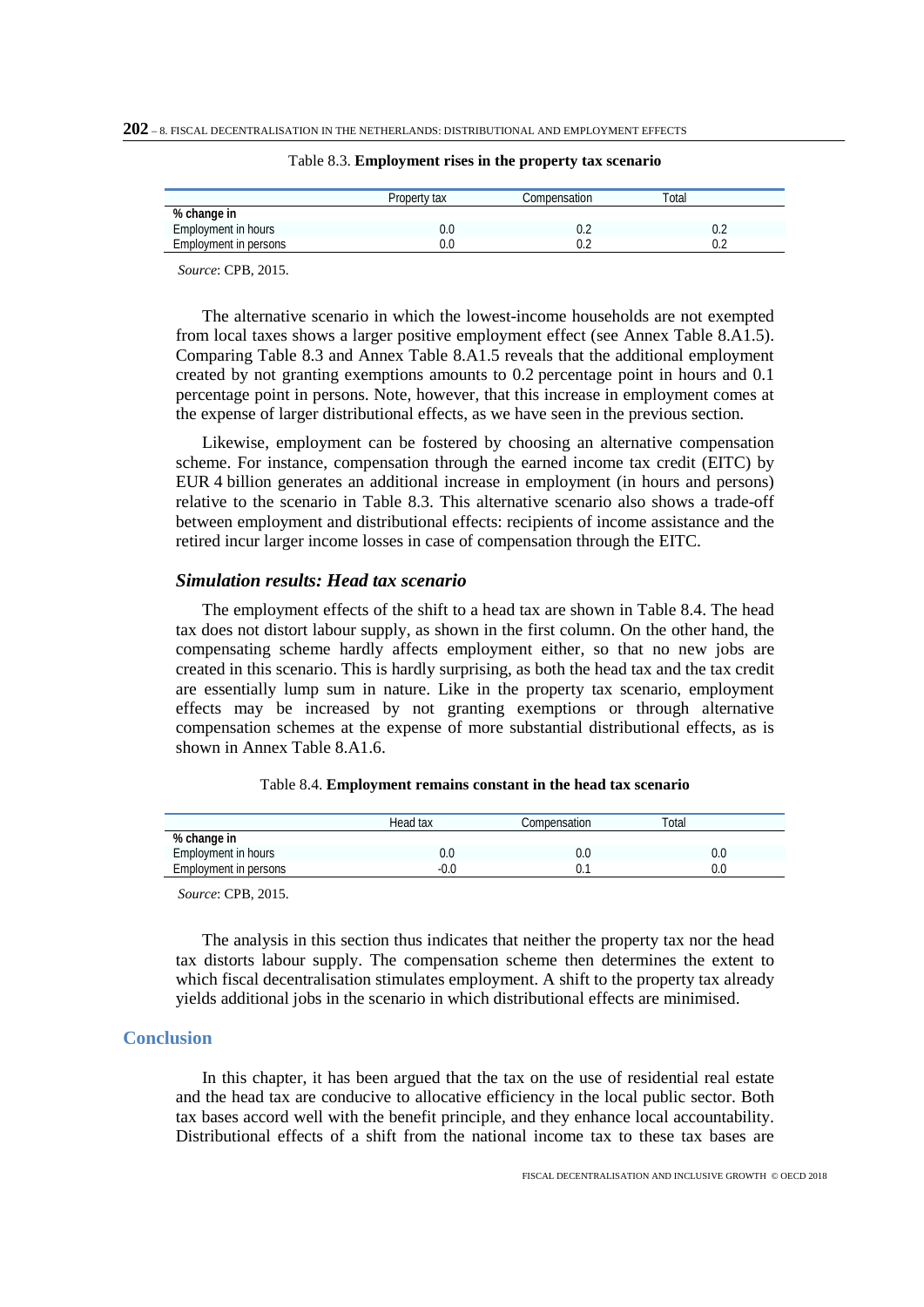manageable through appropriate design of the compensation scheme. Neither scenario distorts labour supply. Finally, fiscal decentralisation may stimulate employment, depending on the compensation scheme.

Light is also cast on the question whether the optimal mix between the property tax and the head tax varies across municipalities. A property tax may be more appropriate if its proceeds are used to invest in location-specific facilities. In municipalities that spend their money mainly on services benefiting all residents equally, a head tax may be more appropriate. Furthermore, in some municipalities, significant discrepancies in home values may exist, which do not directly relate to access to municipal services. In that case, households that happen to live in expensive homes would contribute disproportionally to the provision of local service provision that is financed through a property tax. Setting the mix between these two taxes at the national level would make it impossible for municipalities to respond to such local differences.

Alas, a local tax reform through one of these taxes might not be so easy to implement. As stated by Blöchliger (2015), one of the main strengths of a (local) property tax, namely its visibility, is at the same time one of its weaknesses since voters in general dislike salient taxes. It goes without saying that the same holds for a head tax. On top of that, head taxes and (to a lesser extent) property taxes are in general perceived as unfavourable for low-income households. Public discontent with salient local taxes that generate substantial distributional effects could even lead to tax revolts that leave politicians with no other option than to undo the tax reform.

The most well-known example of a local tax that has been dispensed with due to massive public resistance is the community charge (also known as the poll tax) in the United Kingdom. The community charge was basically a local head tax, introduced in Scotland in 1989 and in England and in Wales one year later. Soon after implementation, the poll tax became very unpopular and was finally abolished in 1992. According to Smith (1991a), an important reason for this unpopularity, besides some ill-thought-out policy measures accompanying the implementation, was that the distributional effects turned out to be unexpectedly large. Moreover, these effects were poorly communicated to the public.

Seen from this perspective, this chapter makes a significant contribution by providing detailed information on the distributional effects of two potential local tax reforms. The scenarios considered differ from the introduction of the poll tax in one crucial aspect. Whereas the poll tax merely replaced another local tax, a shift from the national tax on earned income to a local tax is assumed. Since the national income tax system has many parameters that can be adjusted, these scenarios allow policy makers to design compensation schemes that minimise changes in income distribution. As a result, and in sharp contrast to the experience with the poll tax, distributional effects in both the property tax scenario and the head tax scenario are found to be mild.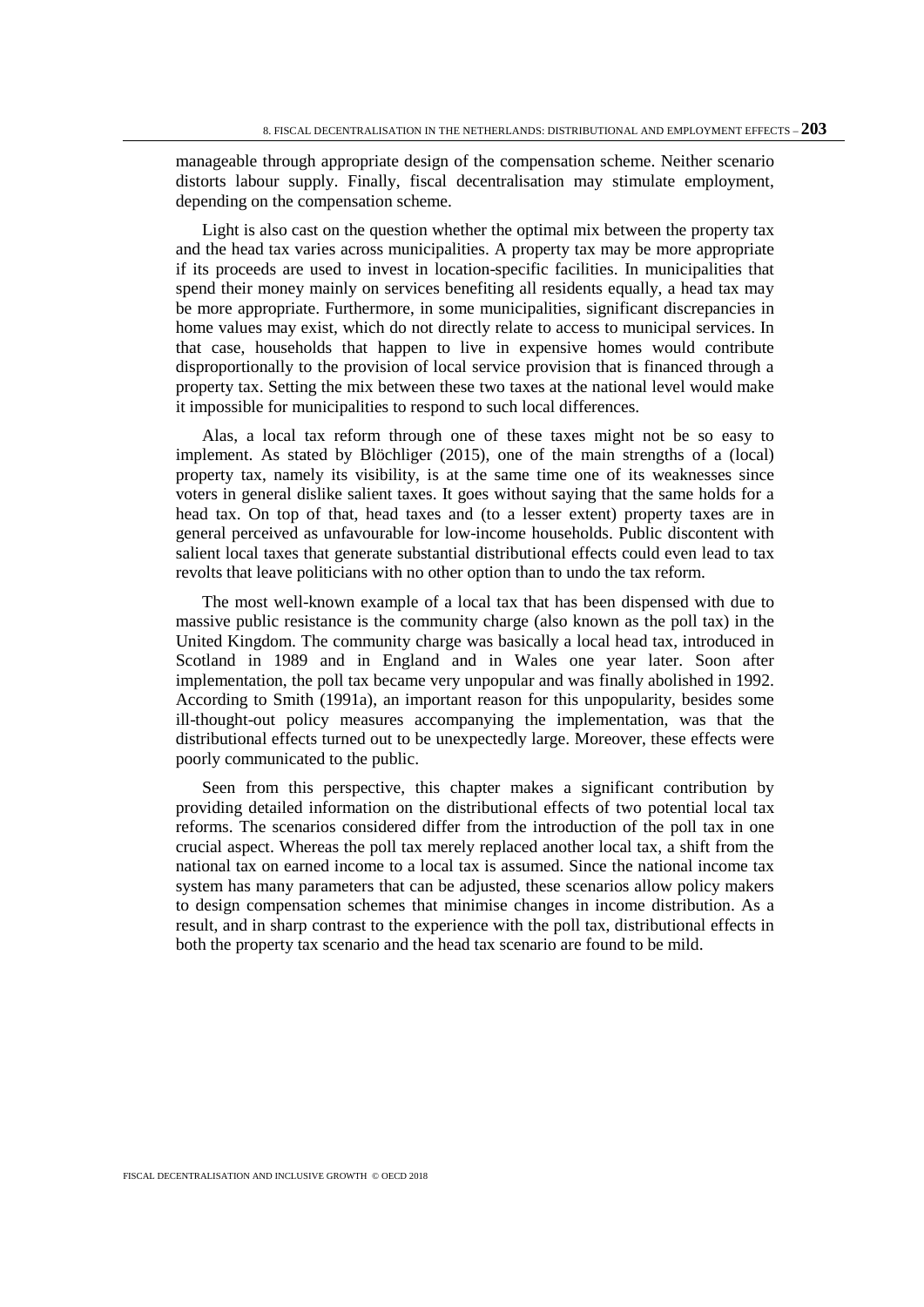### **Notes**

- 1. See Rodden (2003) and Oates (2005) for comprehensive surveys on the potential merits of fiscal decentralisation. An opposite strand in the literature mentions the potential disadvantages of local taxes and includes works by McLure (1967) and Inman and Rubinfeld (1996).
- 2. One notable exception is Smith (1991b), who studies the distributional effects of the introduction of the poll tax.
- 3. The municipalities' income share of local taxes did not exceed 10%, against an OECD average of 37% (OECD/KIPF, 2012).
- 4. In our simulations, we assume that the national government balances the budget by lowering the grants distributed to the municipalities by the same amount as the reduction in the revenues from earned income taxes. Municipalities in turn balance the budget by increasing local tax revenues such that the loss in revenues from grants is fully compensated.
- 5. See, e.g. Rattsø (1998) and Borge and Rattsø (2012) for thorough discussions on the Nordic model.
- 6. This mechanism also underlies the famous Tiebout model, which predicts that interjurisdictional competition and household mobility bring about the efficient provision of local public services (Tiebout, 1956).
- 7. Of course, not all municipal expenditure will capitalise into house prices. What matters though is whether the marginal services that are financed from local taxes will capitalise. Allers and Vermeulen (2016) show for the Netherlands that changes in central government grants to municipalities that came without spending obligations fully capitalised into house prices. This suggests that at the margin, tax revenues that come without spending obligations will be spent on services that capitalise.
- 8. Using data on the Boston housing market, Carroll and Yinger (1994) argue that even for the private rental sector a tax on property ownership cannot be considered as a benefit tax. They find that the lion's share of the property tax landlords pay is not shifted to tenants in the form of higher rents, while tenants, rather than landlords, benefit from a higher quality of public services.
- 9. In principle, the same argument applies to residential real estate. However, it seems empirically less relevant in the Netherlands as the tax base, housing supply, is almost perfectly inelastic in at least the medium long run (Vermeulen and Rouwendal, 2007).
- 10. Hoynes and Luttmer (2011) decompose the value individuals derive from the US state tax-and-transfer systems into two components: a redistributive value and an insurance value. They show that the latter mitigates the incentive for high-income households to move in order to avoid paying for the redistributive system.
- 11. Calabrese, Epple and Romano (2012) show that when rich households contribute disproportionally to the provision of the local good, poor households have an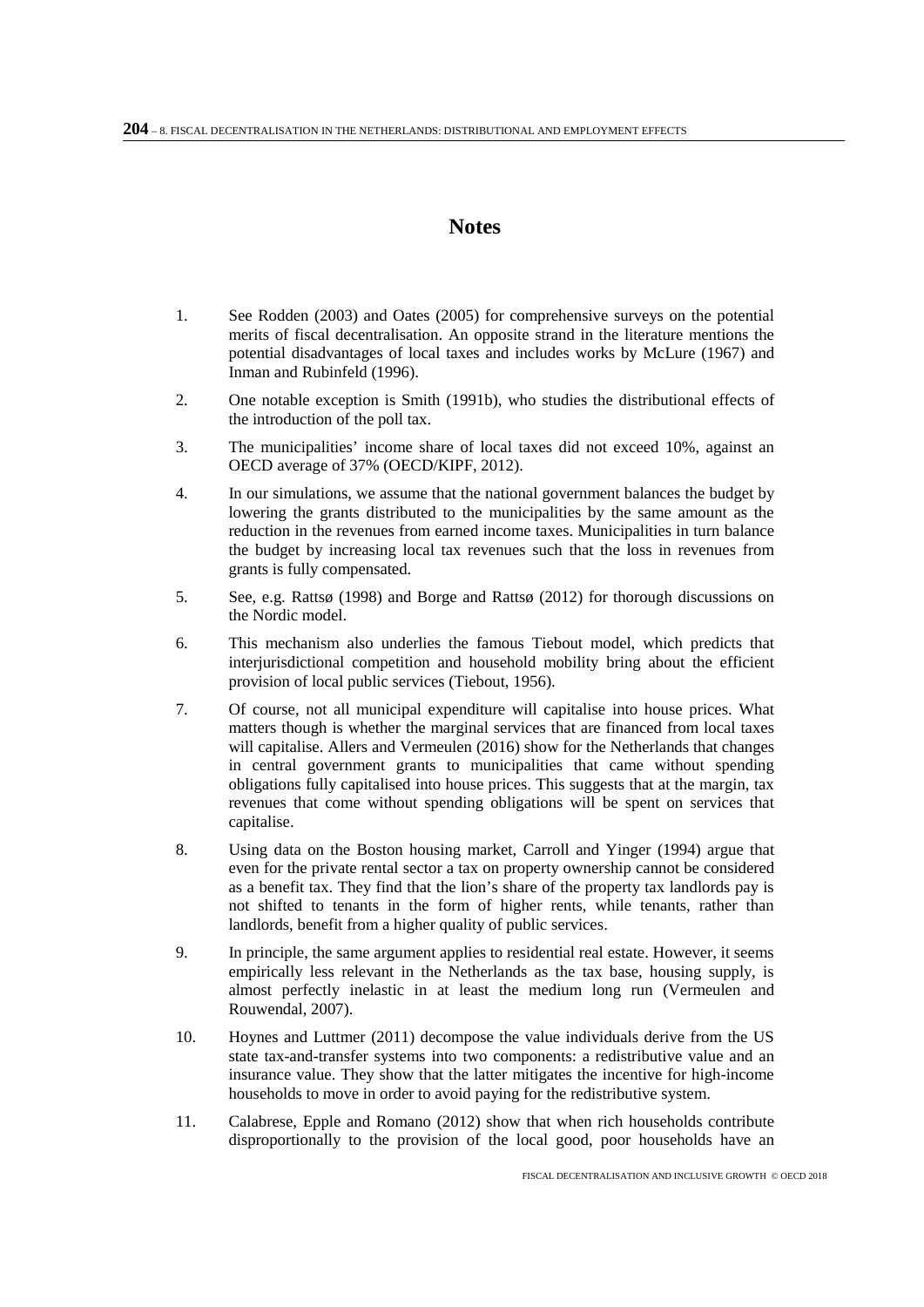incentive to migrate to wealthy communities with a corresponding abundant supply of local goods and services. Simulations demonstrate that the inefficiencies due to this "rich chasing the poor" mechanism can be such that they fully nullify the potential welfare gains from decentralisation.

- 12. Schmidheiny (2006) does provide empirical evidence for Switzerland that high incomes sort into low-tax communities. Another empirical paper on fiscal competition between local governments is by Buettner and Janeba (2014), which shows that German municipalities compete for high incomes through subsidies on public theatres. In several Nordic countries, tax competition is stifled by coordination amongst municipalities – or even by regulation of tax rates. Notably, for the case of Denmark, Lotz, Blom-Hansen and Hartmann Hede (2015) argue that the Danish local tax system – local income taxation accompanied by financial sanctions for municipalities that raise their tax rate – has created a "tax freeze".
- 13. A famous paper on yardstick competition between lower-level governments is Besley and Case (1995). It shows that in the case a US state governor is eligible for re-election, the state's tax-setting behavior is influenced by the tax policy of neighbouring states. Allers and Elhorst (2005) provide empirical evidence for the presence of yardstick competition between municipalities in the Netherlands.
- 14. Cabral and Hoxby (2012) argue that the unpopularity of a property tax is mainly due to its visibility.
- 15. See Romijn et al. (2008) for a description of this micro-simulation model.
- 16. The survey used contains household data for the year 2012. For the sake of consistency, for all the other parameters used as input we take their 2012 values.
- 17. The rate of the first bracket (with a range of EUR 0-18 945) decreases by 1.64 percentage points, while the rate of the second bracket (with a range of EUR 18 945-33 863) falls by 1.19 percentage points.
- 18. The minimum threshold is determined by the Ministry of Social Affairs and Employment and can be seen as the minimum income one needs to reach a decent standard of living. This threshold is not the same for everyone as it depends on a person's age, marital status, number of children, etc.
- 19. Using the CPB housing market model (see Donders, Van Dijk and Romijn, 2010), we estimate that house prices will fall by about 1.6% (in the very long run) as a consequence of the shift to property taxes. This wealth effect may be regarded as limited in comparison to house price dynamics in the recent past.
- 20. All tables and calculations corresponding to the robustness checks are relegated to Annex 8.A1.
- 21. The model assumes that the labour market clears in the long run, so that an increase in labour supply is met by a rise in labour demand. Therefore, in the remainder we will interpret the outcomes of this model as the effects on employment rather than on labour supply solely. See Jongen, de Boer and Dekker (2014) for a thorough description of this micro-simulation model.
- 22. Allers and Vermeulen (2016) find that inter-municipal differences in budget shocks fully capitalise into prices on the Dutch housing market, which indicates that supply on this market is highly inelastic.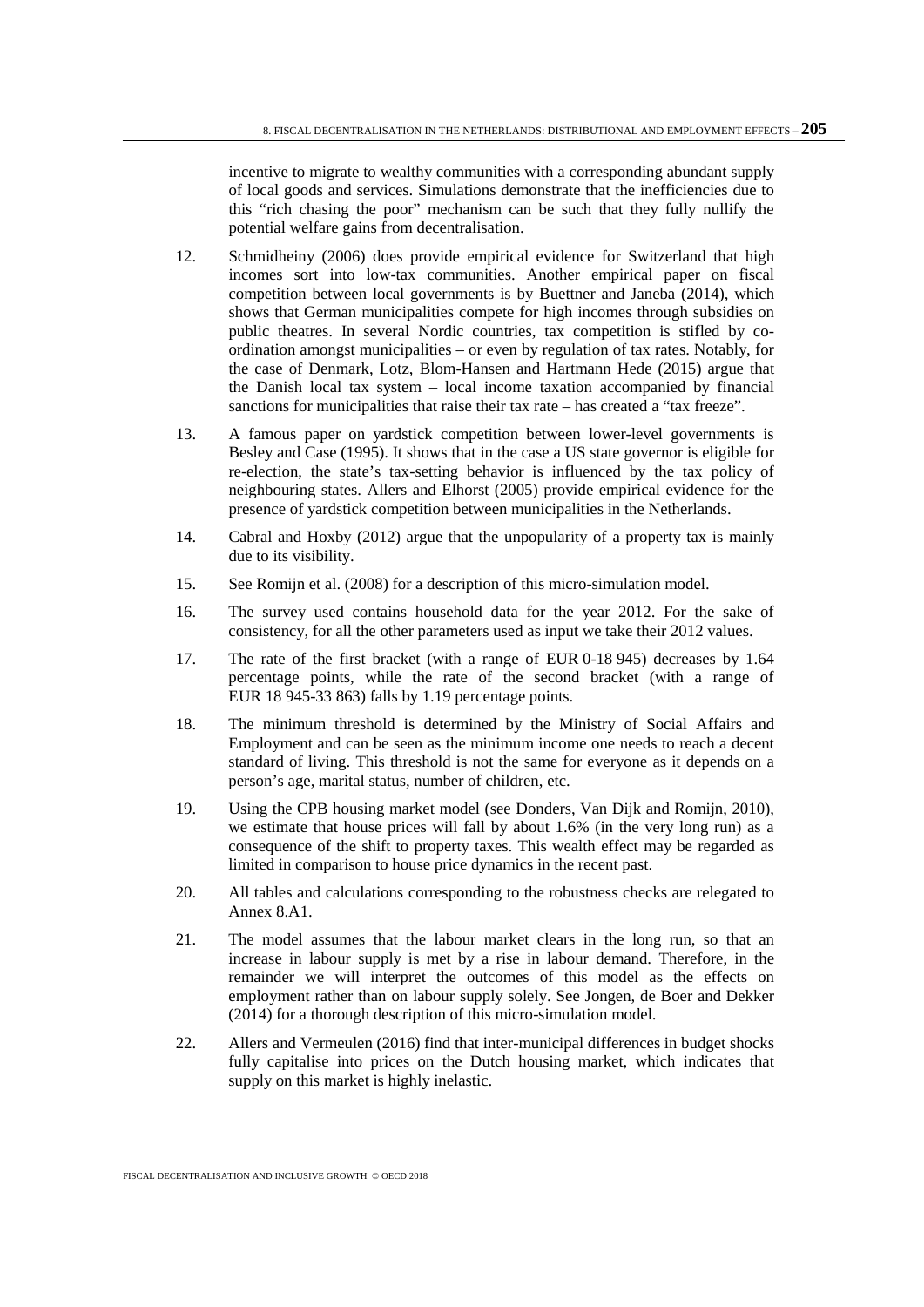# *References*

- Allers, M.A. and J.P. Elhorst (2005), "Tax mimicking and yardstick competition among local governments in the Netherlands", *International Tax and Public Finance*, Vol. 12, pp. 493-513.
- Allers, M.A. and W. Vermeulen (2016), "Capitalization of equalizing grants and the flypaper effect", *Regional Science and Urban Economics* 58, pp. 115-129.
- Arnott, R. J. and J. E. Stiglitz (1979), "Aggregate land rents, expenditure on public goods, and optimal city size", *The Quarterly Journal of Economics*, Vol. 93, pp. 471-500.
- Becker, S.O., P.H. Egger and V. Merlo (2012), "How low business tax rates attract MNE activity: Municipality-level evidence from Germany", *Journal of Public Economics*, Vol. 96, pp. 698-711.
- Besley, T. and A.C. Case (1995), "Incumbent behavior: Vote-seeking, tax-setting, and yardstick competition", *American Economic Review,* Vol. 85.
- Besley, T. and S. Coate (2003), "Centralized versus decentralized provision of local public goods: A political economy analysis", *Journal of Public Economics,* Vol. 87.
- Blöchliger, H. (2015), "Reforming the tax on immovable property: Taking care of the unloved", *OECD Economics Department Working Papers*, No. 1205, OECD Publishing, Paris, [http://dx.doi.org/10.1787/5js30tw0n7kg-en.](http://dx.doi.org/10.1787/5js30tw0n7kg-en)
- Borge, L.-E. and J. Rattsø (2012), "Fiscal federalism: International experiences and the Nordic response", *Rethinking Local Government: Essays on Municipal Reform*, Publications 61, pp. 15-42, Government Institute for Economic Research, Helsinki.
- Buettner, T. and E. Janeba (2014), "City competition for the creative class", mimeo.
- BZK (Ministerie van Binnenlandse Zaken en Koninkrijksrelaties) (2016), "Hervorming gemeentelijk belastinggebied", 24 June, The Hague.
- Cabral, M. and C. Hoxby (2012), "The hated property tax: Salience, tax rates, and tax revolts", *NBER Working Paper*, No. 18514.
- Calabrese, S.M., D.N. Epple and R.E. Romano (2012), "Inefficiencies from metropolitan political and fiscal decentralization: Failures of Tiebout competition", *The Review of Economic Studies*, Vol. 79, pp. 1081-1111.
- Carroll, R.J. and J. Yinger (1994), "Is the property tax a benefit tax? The case of rental housing", *National Tax Journal*, Vol. 47, pp. 295-316.
- CPB (2015), "Een ruimer lokaal belastinggebied", 9 April, The Hague.
- Donders, J., M.F. Van Dijk and G. Romijn (2010), "Hervorming van het Nederlandse woonbeleid", *CPB Bijzondere Publicatie* 84, CPB Netherlands Bureau of Economic Policy Analysis, The Hague.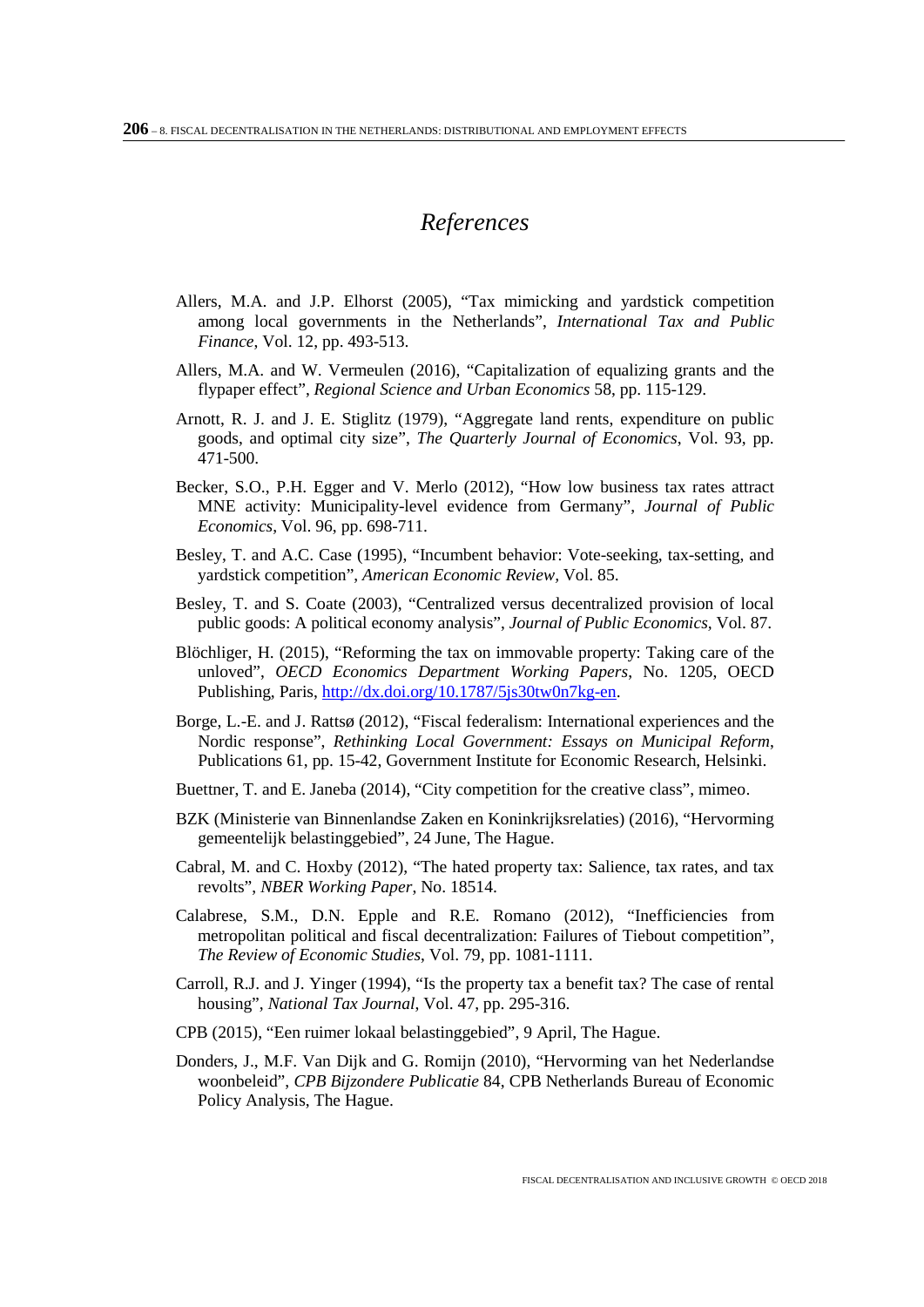- European Commission (2013), *Tax Reforms in EU Member States: Tax Policy Challenges for Economic Growth and Fiscal Sustainability: 2013 Report*, European Commission, Brussels.
- De Groot, H.L.F. et al. (2015), *Cities and the Urban Land Premium*, Edward Elgar Publishing, Cheltenham.
- Hoynes, H.W. and E.F.P. Luttmer (2011), "The insurance value of state tax-andtransfer programs", *Journal of Public Economics*, Vol. 95, pp. 1466-84.
- Inman, R.P. and D.L. Rubinfeld (1996), "Designing tax policy in federalist economies: An overview", *Journal of Public Economics*, Vol. 60, pp. 307-334.
- Jongen, E., H.-W. de Boer and P. Dekker (2014), "MICSIM A behavioural microsimulation model for the analysis of tax-benefit reform in the Netherlands", CPB background document, CPB Netherlands Bureau of Economic Policy Analysis, The Hague.
- Lotz J., J. Blom-Hansen and S. Hartmann Hede (2015), "The changing role of local income taxation in Denmark", in *Interaction Between Local Expenditure Responsibilities and Local Tax Policy: Copenhagen Workshop 2013*, Korea Institute of Public Finance and Danish Ministry for Economic Affairs and the Interior, Copenhagen, pp. 231-252.
- McClure, C.E. (1967), "The interstate exporting of state and local taxes: Estimates for 1962", *National Tax Journal*, Vol. 20, pp. 49-77.
- Musgrave, R.A. (1959), *The Theory of Public Finance: A Study in Public Economy*, McGraw-Hill, New York.
- Nechyba, T.J. (1997), "Local property and state income taxes: The role of interjurisdictional competition and collusion", *Journal of Political Economy*, Vol. 105, pp. 351-384.
- Oates, W.E. (2005), "Toward a second-generation theory of fiscal federalism", *International Tax and Public Finance* 12, pp. 349-373.
- OECD (2013), *Fiscal Federalism 2014: Making Decentralisation Work*, OECD Publishing, Paris, [http://dx.doi.org/10.1787/9789264204577-en.](http://dx.doi.org/10.1787/9789264204577-en)
- OECD/KIPF (Korea Institute of Public Finance) (2012), *Institutional and Financial Relations across Levels of Government*, OECD Publishing, Paris, [http://dx.doi.org/10.1787/9789264167001-en.](http://dx.doi.org/10.1787/9789264167001-en)
- Rattsø, J. (1998), *Fiscal Federalism and State–local Finance*, Edward Elgar Publishing, Cheltenham.
- Rodden, J. (2003), "Reviving Leviathan: Fiscal federalism and the growth of government", *International Organization* 57, pp. 695-729.
- Romijn, G. et al. (2008), "MIMOSI: Microsimulatiemodel voor belastingen, sociale zekerheid, loonkosten en koopkracht", CPB Document 161, CPB Netherlands Bureau of Economic Policy Analysis, The Hague.
- Schmidheiny, K. (2006), "Income segregation and local progressive taxation: Empirical evidence from Switzerland", *Journal of Public Economics*, Vol. 90, pp. 429-458.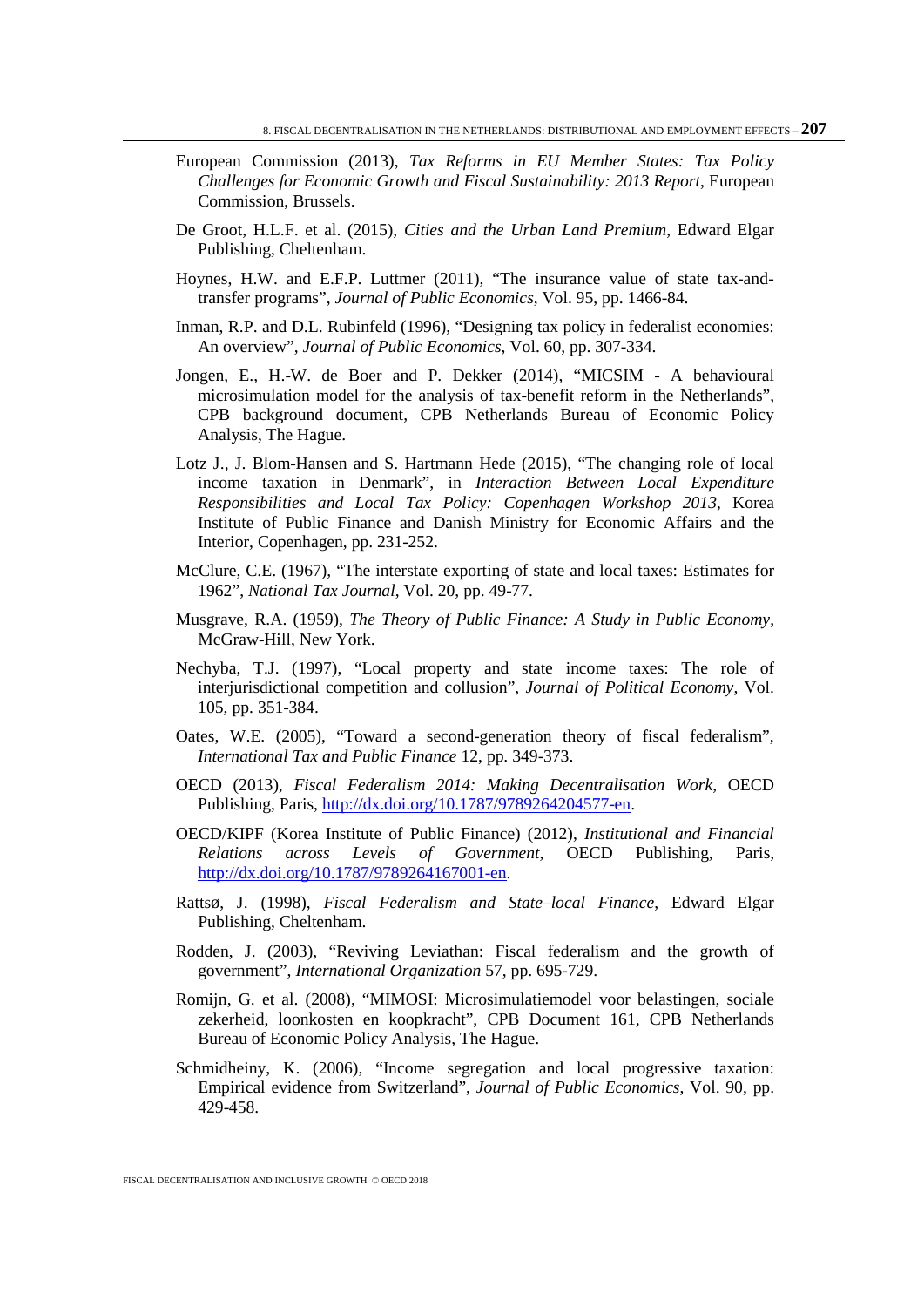- Seabright, P. (1996), "Accountability and decentralization in government: An incomplete contracts model", *European Economic Review*, Vol. 40, pp. 61-89.
- Smith, P. (1991a), "Lessons from the British poll tax disaster", *National Tax Journal*, Vol. 44, pp. 421-436.
- Smith, S. (1991b), "Distributional issues in local taxation", *The Economic Journal*, Vol. 101, pp. 585-599.
- Tiebout, C.M. (1956),"A pure theory of local expenditures", *Journal of Political Economy,* Vol. 64, No. 5, pp. 416-424.
- Thaler, R.H. and C.R. Sunstein (2008), *Nudge*, Yale University Press.
- Vermeulen, W. and J. Rouwendal (2007), "Housing supply in the Netherlands", *CPB Discussion Paper* 87, CPB Netherlands Bureau of Economic Policy Analysis, The Hague.
- Zodrow, G. and P. Mieszkowski (1986), "Pigou, Tiebout, property taxation, and the underprovision of local public goods", *Journal of Urban Economics*, Vol. 19, No. 3, pp. 356-370.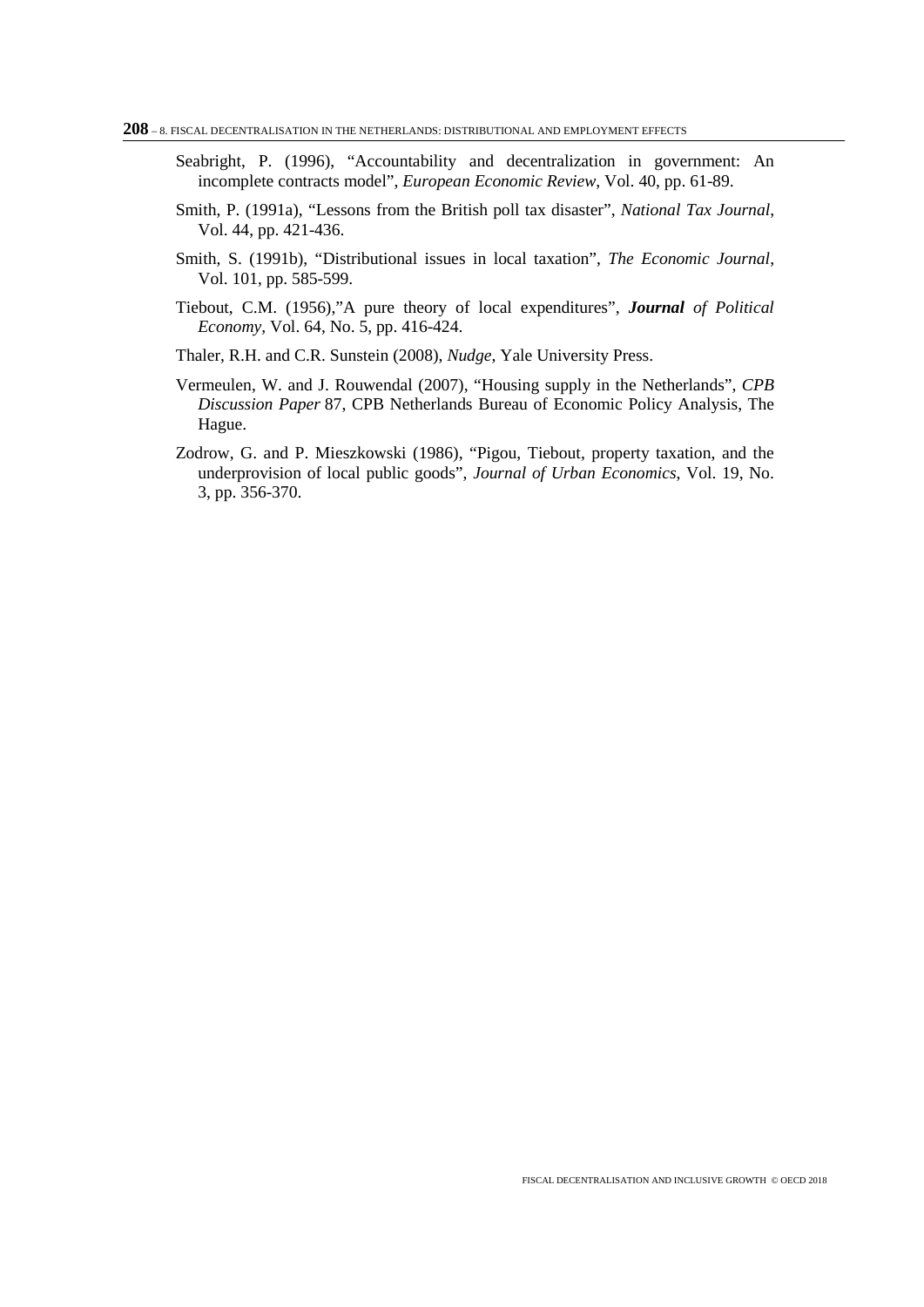# *Annex 8.A1*

## **Robustness analysis**

| Table 8.A1.1. Distributional effects of the property tax in case no local tax exemptions are granted |  |  |  |
|------------------------------------------------------------------------------------------------------|--|--|--|
|------------------------------------------------------------------------------------------------------|--|--|--|

|                             | Property tax    | Compensation | Total           |
|-----------------------------|-----------------|--------------|-----------------|
| Income level                |                 |              |                 |
| < 175% minimum wage         | $-2.0$ $(-1.7)$ | 1.8(1.6)     | $-0.5(-0.1)$    |
| 175-350% minimum wage       | $-1.5(-1.5)$    | 2.0(1.9)     | 0.4(0.3)        |
| 350-500% minimum wage       | $-1.2(-1.2)$    | 1.9(1.8)     | 0.6(0.4)        |
| > 500% minimum wage         | $-1.1(-1.1)$    | 1.3(1.2)     | 0.1(0.0)        |
| Source of income            |                 |              |                 |
| Employees                   | $-1.4(-1.4)$    | 2.0(1.8)     | 0.4(0.3)        |
| Unemployed                  | $-2.0$ $(-1.4)$ | 1.4(1.3)     | $-0.8(0.0)$     |
| Retired                     | $-1.9(-1.8)$    | 1.7(1.6)     | $-0.3(-0.3)$    |
| Household type              |                 |              |                 |
| Double earners              | $-1.3(-1.3)$    | 1.9(1.8)     | 0.5(0.4)        |
| <b>Singles</b>              | $-1.9(-1.7)$    | 1.9(1.7)     | $-0.2$ $(-0.0)$ |
| Single earners              | $-1.6(-1.6)$    | 1.6(1.5)     | $-0.1(-0.2)$    |
| Children                    |                 |              |                 |
| Households with children    | $-1.4(-1.3)$    | 1.8(1.6)     | 0.3(0.2)        |
| Households without children | $-1.5(-1.4)$    | 2.0(1.9)     | 0.4(0.3)        |
| All households              | $-1.6(-1.5)$    | 1.9(1.7)     | 0.2(0.1)        |

*Note:* Figures in this table represent percentage changes relative to household income for the median household in each group. Results for the baseline scenario are in parentheses.

*Source*: CPB, 2015.

| Table 8.A1.2. Distributional effects of the property tax in case of full equalisation of tax capacity |  |  |  |
|-------------------------------------------------------------------------------------------------------|--|--|--|
|-------------------------------------------------------------------------------------------------------|--|--|--|

|                             | Property tax      | Compensation | Total             |
|-----------------------------|-------------------|--------------|-------------------|
| Income level                |                   |              |                   |
| < 175% minimum wage         | $-1.6(-1.7)$      | 1.5(1.6)     | $-0.1(-0.1)$      |
| 175-350% minimum wage       | $-1.4$ ( $-1.5$ ) | 1.8(1.9)     | 0.3(0.3)          |
| 350-500% minimum wage       | $-1.2(-1.2)$      | 1.7(1.8)     | 0.4(0.4)          |
| > 500% minimum wage         | $-1.1(-1.1)$      | 1.2(1.2)     | 0.0(0.0)          |
| Source of income            |                   |              |                   |
| Employees                   | $-1.3(-1.4)$      | 1.7(1.8)     | 0.3(0.3)          |
| Unemployed                  | $-1.3$ ( $-1.4$ ) | 1.2(1.3)     | 0.0(0.0)          |
| Retired                     | $-1.7(-1.8)$      | 1.5(1.6)     | $-0.3(-0.3)$      |
| Household type              |                   |              |                   |
| Double earners              | $-1.2$ ( $-1.3$ ) | 1.7(1.8)     | 0.4(0.4)          |
| <b>Singles</b>              | $-1.6(-1.7)$      | 1.6(1.7)     | $0.0(-0.0)$       |
| Single earners              | $-1.5(-1.6)$      | 1.4(1.5)     | $-0.2$ ( $-0.2$ ) |
| Children                    |                   |              |                   |
| Households with children    | $-1.2(-1.3)$      | 1.5(1.6)     | 0.2(0.2)          |
| Households without children | $-1.3(-1.4)$      | 1.8(1.9)     | 0.3(0.3)          |
| All households              | $-1.4$ ( $-1.5$ ) | 1.6(1.7)     | 0.1(0.1)          |

*Note:* Figures in this table represent percentage changes relative to household income for the median household in each group. Results for the baseline scenario are in parentheses.

*Source*: CPB, 2015.

FISCAL DECENTRALISATION AND INCLUSIVE GROWTH © OECD 2018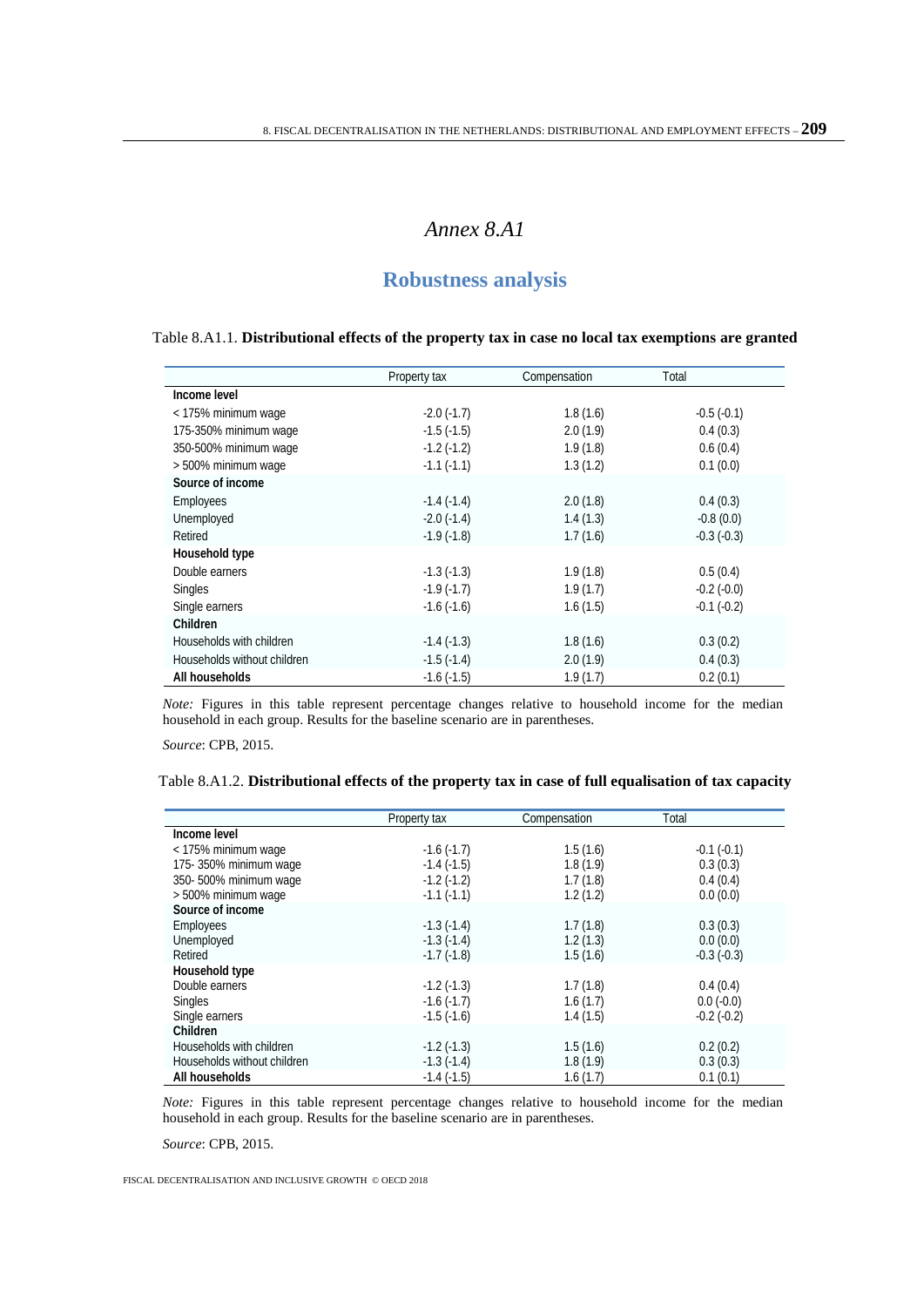|                             | Property tax | Compensation | Total           |
|-----------------------------|--------------|--------------|-----------------|
| Income level                |              |              |                 |
| < 175% minimum wage         | $-1.8(-1.7)$ | 1.6(1.6)     | $-0.2(-0.1)$    |
| 175-350% minimum wage       | $-1.5(-1.5)$ | 1.9(1.9)     | 0.2(0.3)        |
| 350-500% minimum wage       | $-1.3(-1.2)$ | 1.7(1.8)     | 0.4(0.4)        |
| > 500% minimum wage         | $-1.1(-1.1)$ | 1.2(1.2)     | 0.0(0.0)        |
| Source of income            |              |              |                 |
| Employees                   | $-1.4(-1.4)$ | 1.8(1.8)     | 0.3(0.3)        |
| Unemployed                  | $-1.5(-1.4)$ | 1.3(1.3)     | $-0.0(0.0)$     |
| Retired                     | $-1.9(-1.8)$ | 1.6(1.6)     | $-0.4(-0.3)$    |
| Household type              |              |              |                 |
| Double earners              | $-1.4(-1.3)$ | 1.8(1.8)     | 0.3(0.4)        |
| <b>Singles</b>              | $-1.8(-1.7)$ | 1.7(1.7)     | $-0.1(-0.0)$    |
| Single earners              | $-1.6(-1.6)$ | 1.5(1.5)     | $-0.2$ $(-0.2)$ |
| Children                    |              |              |                 |
| Households with children    | $-1.3(-1.3)$ | 1.6(1.6)     | 0.1(0.2)        |
| Households without children | $-1.5(-1.4)$ | 1.9(1.9)     | 0.2(0.3)        |
| All households              | $-1.5(-1.5)$ | 1.7(1.7)     | 0.1(0.1)        |

| Table 8.A1.3. Distributional effects of the property tax in case of 20% equalisation of tax capacity |  |  |
|------------------------------------------------------------------------------------------------------|--|--|
|------------------------------------------------------------------------------------------------------|--|--|

*Note:* Figures in this table represent percentage changes relative to household income for the median household in each group. Results for the baseline scenario are in parentheses.

*Source*: CPB, 2015.

| Table 8.A1.4. Distributional effects of the head tax in case no local tax exemptions are granted |  |  |  |  |  |  |  |  |  |
|--------------------------------------------------------------------------------------------------|--|--|--|--|--|--|--|--|--|
|--------------------------------------------------------------------------------------------------|--|--|--|--|--|--|--|--|--|

|                             | Head tax          | Compensation | Total       |
|-----------------------------|-------------------|--------------|-------------|
| Income level                |                   |              |             |
| < 175% minimum wage         | $-1.9(-1.7)$      | 2.1(1.9)     | 0.3(0.1)    |
| 175-350% minimum wage       | $-1.6(-1.6)$      | 1.8(1.7)     | 0.2(0.1)    |
| 350-500% minimum wage       | $-1.3(-1.3)$      | 1.5(1.4)     | 0.2(0.1)    |
| > 500% minimum wage         | $-0.9(-0.9)$      | 1.1(1.0)     | 0.1(0.1)    |
| Source of income            |                   |              |             |
| Employees                   | $-1.5(-1.5)$      | 1.7(1.5)     | 0.2(0.1)    |
| Unemployed                  | $-2.1(-1.7)$      | 1.4(1.2)     | $-0.5(0.0)$ |
| Retired                     | $-1.8(-1.7)$      | 2.0(1.8)     | 0.3(0.2)    |
| Household type              |                   |              |             |
| Double earners              | $-1.6(-1.6)$      | 1.7(1.6)     | 0.2(0.1)    |
| <b>Singles</b>              | $-1.6(-1.4)$      | 1.7(1.5)     | 0.2(0.1)    |
| Single earners              | $-2.0$ $(-1.9)$   | 2.1(1.9)     | 0.2(0.0)    |
| Children                    |                   |              |             |
| Households with children    | $-1.5$ ( $-1.4$ ) | 1.6(1.5)     | 0.2(0.1)    |
| Households without children | $-1.6(-1.5)$      | 1.7(1.6)     | 0.2(0.1)    |
| All households              | $-1.6(-1.5)$      | 1.7(1.6)     | 0.2(0.1)    |

*Note:* Figures in this table represent percentage changes relative to household income for the median household in each group. Results for the baseline scenario are in parentheses.

*Source*: CPB, 2015.